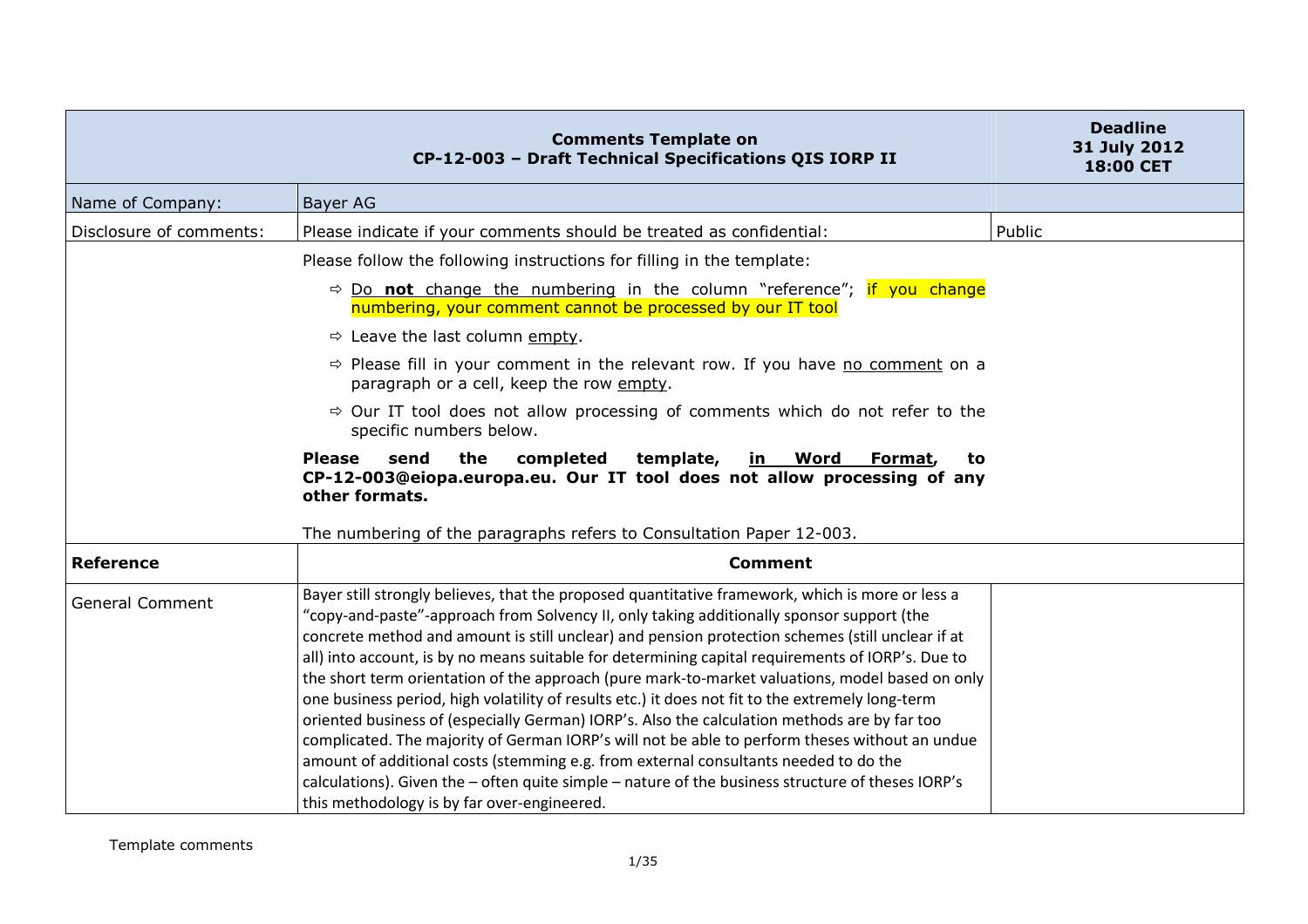|     | <b>Comments Template on</b><br>CP-12-003 - Draft Technical Specifications QIS IORP II                                                                                                                                                                                                                                                                                                                                                                                                                                                                                                                                                                                                                                                                                                                                                                                                                                                                                                                                                                                                                                                                                                                                                                                                                                                                                                                                                                                                                                                                                                                                                                                                                                                                                                                                                                                                                                                                                                                                                                                                                                                                                                                                                                                                                   | <b>Deadline</b><br>31 July 2012<br>18:00 CET |
|-----|---------------------------------------------------------------------------------------------------------------------------------------------------------------------------------------------------------------------------------------------------------------------------------------------------------------------------------------------------------------------------------------------------------------------------------------------------------------------------------------------------------------------------------------------------------------------------------------------------------------------------------------------------------------------------------------------------------------------------------------------------------------------------------------------------------------------------------------------------------------------------------------------------------------------------------------------------------------------------------------------------------------------------------------------------------------------------------------------------------------------------------------------------------------------------------------------------------------------------------------------------------------------------------------------------------------------------------------------------------------------------------------------------------------------------------------------------------------------------------------------------------------------------------------------------------------------------------------------------------------------------------------------------------------------------------------------------------------------------------------------------------------------------------------------------------------------------------------------------------------------------------------------------------------------------------------------------------------------------------------------------------------------------------------------------------------------------------------------------------------------------------------------------------------------------------------------------------------------------------------------------------------------------------------------------------|----------------------------------------------|
|     | Due to the missing fit to IORP's and due to the lack of clarity, how sponsor support and pension<br>protection schemes will be concretely taken into account, we are very much concerned, that the<br>application of this inappropriate approach will make occupational pensions more expensive and<br>less attractive for the employer, and hence will seriously endanger the whole landscape of<br>occupational pensions. Hereby one has to take into account, that occupational pensions usually<br>are voluntary benefits that employers grant to their employees and that IORP's in many cases are<br>organized in a way, that they are financed in a solidary manner by employees and employers. In<br>many cases also the profits, an IORP is gaining, are only for the benefit of the future and current<br>beneficiaries. Any solvency ruling, that will make IORP's either more expensive for the employer<br>or that will bind more of the employers capital, that could be used by the employer for his<br>operative businesses otherwise, will significantly reduce the attractiveness of the respective IORP<br>for the employer. So, in this case the employers will in future offer forms of occupational pensions<br>(if at all), that leave their employees with much more uncertainty than today. So, it is to be<br>expected, that the application of this methodology for determining capital requirements will<br>definitively weaken occupational pensions in Europe, and hence will turn-out to be politically<br>counter-productive to the targets, that have been defined in the Whitebook. A less in security<br>from the beneficiaries point of view will be the consequence and not more security (and a higher<br>spread of occupational pensions in Europe), as it was intended by the EU commission. So we urge<br>you, to stop this whole approach and to rethink the whole issue seriously and thoroughly!<br>Additionally it should be mentioned, that the time schedule of conducting the QIS at the end of<br>the year is more than unfortunate, since the most responsible people involved are usually tied up<br>with different issues at this particular time of the year. To carry out the QIS e.g. in March/April<br>2013 would be a very much better timing. |                                              |
| Q1. | No, we think the whole approach is inappropriate, will endanger the whole landscape of<br>occupational pensions and will result in less security of employees and beneficiaries compared to<br>today (please see also: General Remarks above). Since this whole issue has to be rethought,<br>improvements regarding single details cannot be suggested.                                                                                                                                                                                                                                                                                                                                                                                                                                                                                                                                                                                                                                                                                                                                                                                                                                                                                                                                                                                                                                                                                                                                                                                                                                                                                                                                                                                                                                                                                                                                                                                                                                                                                                                                                                                                                                                                                                                                                |                                              |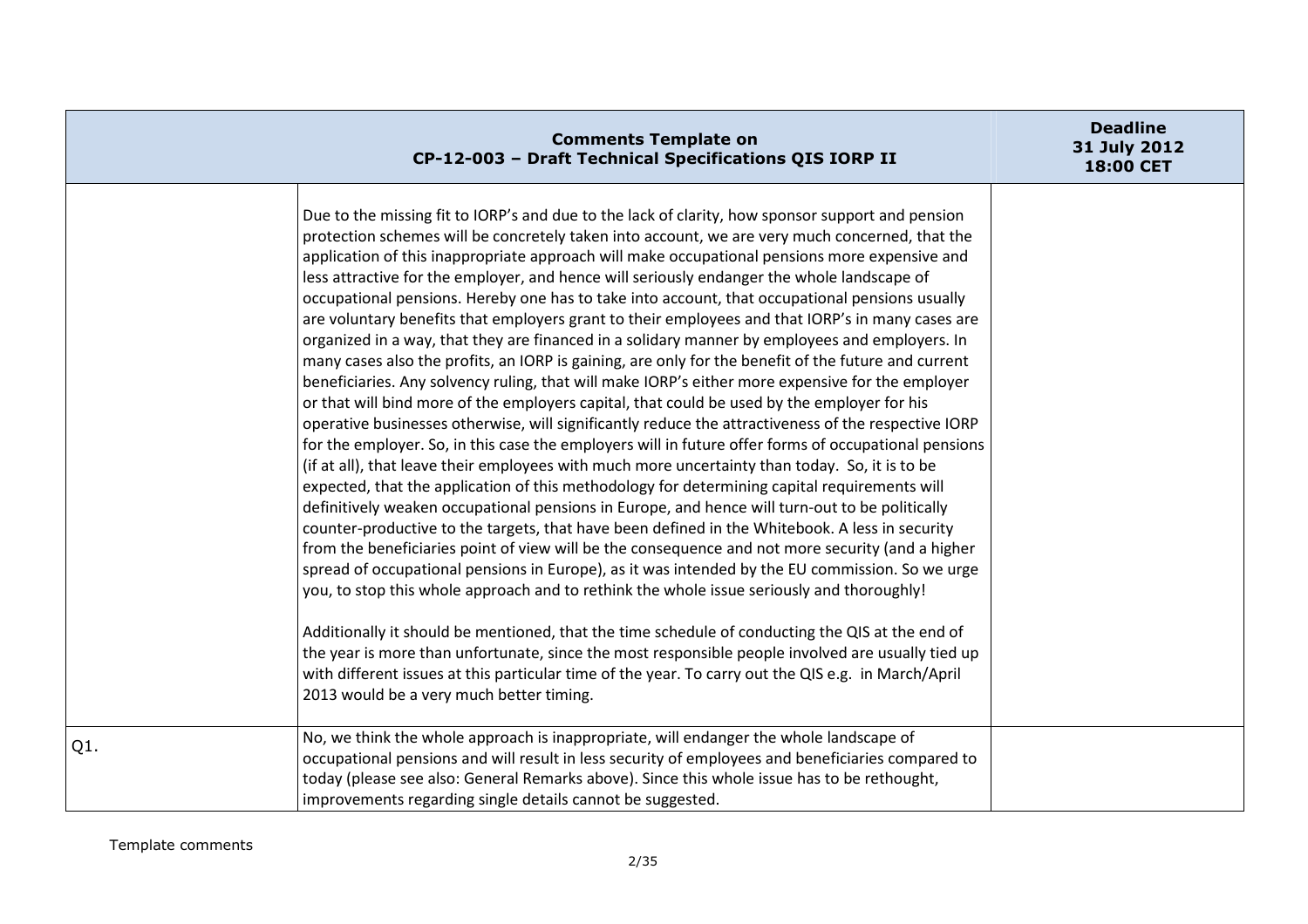|                  | <b>Comments Template on</b><br>CP-12-003 - Draft Technical Specifications QIS IORP II                                                                                                                                                                                                                                                                                                                                                                                                                                                                                                                                                                                               | <b>Deadline</b><br>31 July 2012<br>18:00 CET |
|------------------|-------------------------------------------------------------------------------------------------------------------------------------------------------------------------------------------------------------------------------------------------------------------------------------------------------------------------------------------------------------------------------------------------------------------------------------------------------------------------------------------------------------------------------------------------------------------------------------------------------------------------------------------------------------------------------------|----------------------------------------------|
| $Q2$ .           | No, because of the general inappropriateness of the approach! We think, that a high-quality<br>pension protection scheme (e.g. like the German "Pensionssicherungsverein aG", which is<br>financed by almost the whole community of companies of the total German economy), and/or the<br>full support of a first-quality sponsor company should automatically close any gap in the Holistic<br><b>Balance Sheet.</b>                                                                                                                                                                                                                                                               |                                              |
| Q <sub>3</sub> . | No, because they are in the one hand side by far too complicated (see also general comment<br>above), so that a majority of IORP's will not be able to perform the calculations at reasonable<br>efforts. On the other hand, this QIS will not offer enough information, since its scope is much too<br>narrow: Only one methodology - namely that of Solvency II - together with some options<br>regarding only details within the model is pursued. Other approaches are not tested.                                                                                                                                                                                              |                                              |
| Q4.              | No, see answers above.                                                                                                                                                                                                                                                                                                                                                                                                                                                                                                                                                                                                                                                              |                                              |
| Q5.              | No, see answers above.                                                                                                                                                                                                                                                                                                                                                                                                                                                                                                                                                                                                                                                              |                                              |
| Q6.              | No, see answers above. Additionally, it has clearly to be stated, that the concept of the Risk<br>Margin does not fit to the world of occupational pensions. (Only one example: most of the IORPS<br>do not have to gain their capital costs, since they have none, because they have no shareholders,<br>are financed in a solidary manner between employer and employees and all gains of the IORP's<br>are for the benefit of the current and future beneficiaries.) So, the Risk Margin would have to be<br>taken out. The calculations of sponsor support and pension protection schemes are also<br>complicated. A proposal for simplification follows from the answer to Q2. |                                              |
| Q7.              | Yes, IORPs will be able to take into account suitable mortality trend regarding the individual and<br>specific group of their beneficiaries.                                                                                                                                                                                                                                                                                                                                                                                                                                                                                                                                        |                                              |
| Q8.              | No, because the current draft of the technical provisions leaves it e.g. unclear, how conditional<br>benefits shall be calculated concretely.                                                                                                                                                                                                                                                                                                                                                                                                                                                                                                                                       |                                              |
| Q9.              |                                                                                                                                                                                                                                                                                                                                                                                                                                                                                                                                                                                                                                                                                     |                                              |
| Q10.             | We think in general, that a high-quality pension protection scheme (e.g. like the German<br>"Pensionssicherungsverein aG", which is financed by the whole community of companies of the<br>total German economy) and/or the full support of a first-quality sponsor company should<br>automatically close any gap in the Holistic Balance Sheet. In such an environment complicated                                                                                                                                                                                                                                                                                                 |                                              |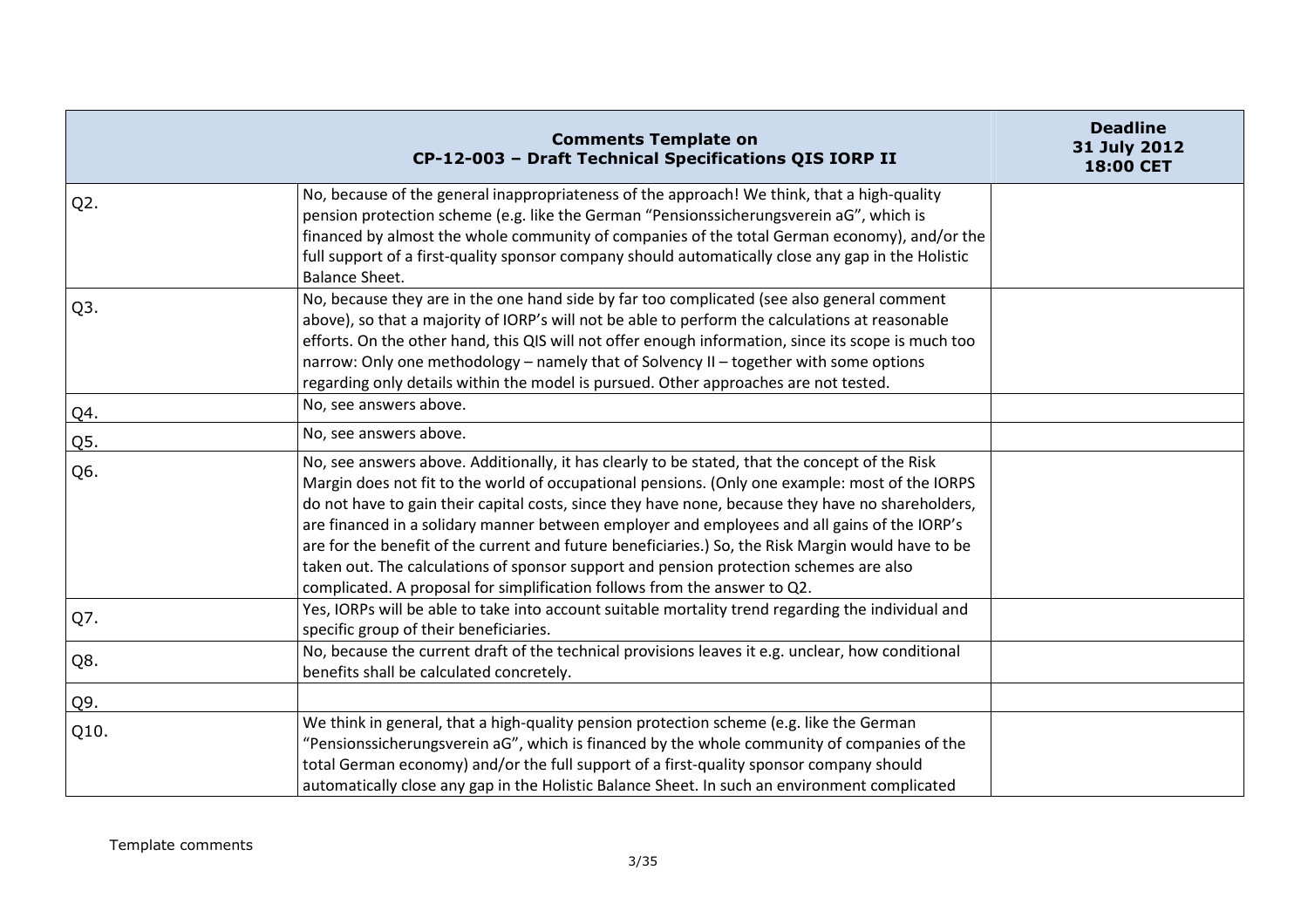|      | <b>Comments Template on</b><br>CP-12-003 - Draft Technical Specifications QIS IORP II                                                                                                                                                                                                                                                                                                                                                                                                                                                                                                                                                                                                                                                                                                                                                                                                                                                                                                                                    | <b>Deadline</b><br>31 July 2012<br>18:00 CET |
|------|--------------------------------------------------------------------------------------------------------------------------------------------------------------------------------------------------------------------------------------------------------------------------------------------------------------------------------------------------------------------------------------------------------------------------------------------------------------------------------------------------------------------------------------------------------------------------------------------------------------------------------------------------------------------------------------------------------------------------------------------------------------------------------------------------------------------------------------------------------------------------------------------------------------------------------------------------------------------------------------------------------------------------|----------------------------------------------|
|      | calculations are superfluous.                                                                                                                                                                                                                                                                                                                                                                                                                                                                                                                                                                                                                                                                                                                                                                                                                                                                                                                                                                                            |                                              |
|      | Especially the current way of calculating the sponsor support will turn out to be quite<br>burdensome and complicated in many cases. If one generally follows the approach of the draft<br>specifications (what we don't), it would be a reasonable approach to take the FULL Maximum<br>Value of Sponsor Support completely as own funds (and not only as ancillary own funds, as one<br>option in the QIS suggests) into account. The motivation for this is, that a rationally and<br>responsibly behaving sponsor company would in most cases also be willing to financially<br>strengthen "its" IORP and to give money also to cover the SCR's (not only the liabilities), if<br>otherwise a reduction of benefits would become inevitable, since this would have very negative<br>consequences for the sponsor's image and in most cases, especially in Germany, the reduction of<br>liabilities would have to be paid by the sponsor anyhow (because the sponsor stays liable for the<br>whole promised benefit). |                                              |
| Q11. | Since the whole general approach being based on the Solvency II framework is not suitable for<br>determining capital requirements of IORPs, we naturally have no suggestions regarding single<br>parameters.                                                                                                                                                                                                                                                                                                                                                                                                                                                                                                                                                                                                                                                                                                                                                                                                             |                                              |
| Q12. | No, please see answer to Q10.                                                                                                                                                                                                                                                                                                                                                                                                                                                                                                                                                                                                                                                                                                                                                                                                                                                                                                                                                                                            |                                              |
| Q13. | No, see previous answers.                                                                                                                                                                                                                                                                                                                                                                                                                                                                                                                                                                                                                                                                                                                                                                                                                                                                                                                                                                                                |                                              |
| Q14. | No, we think, it is in general problematic to use data derived from one special reference date,<br>since this might not be representative for the future development. Perhaps it would be better to<br>use longer term averages.                                                                                                                                                                                                                                                                                                                                                                                                                                                                                                                                                                                                                                                                                                                                                                                         |                                              |
| Q15. | No, see previous answers.                                                                                                                                                                                                                                                                                                                                                                                                                                                                                                                                                                                                                                                                                                                                                                                                                                                                                                                                                                                                |                                              |
| Q16. | The description of the SCR is clear and understandable for us, whereas we feel, that it will turn<br>out, that the majority of IORPs, especially smaller ones, will not be able to perform the concrete<br>calculations without undue burden and costs (see above).                                                                                                                                                                                                                                                                                                                                                                                                                                                                                                                                                                                                                                                                                                                                                      |                                              |
| Q17. | As already said, we think, that the whole approach does not fit. Due to the reasons already<br>explained the Risk Margin should be taken out of the model anyhow.                                                                                                                                                                                                                                                                                                                                                                                                                                                                                                                                                                                                                                                                                                                                                                                                                                                        |                                              |
| Q18. | No, see previous answers.                                                                                                                                                                                                                                                                                                                                                                                                                                                                                                                                                                                                                                                                                                                                                                                                                                                                                                                                                                                                |                                              |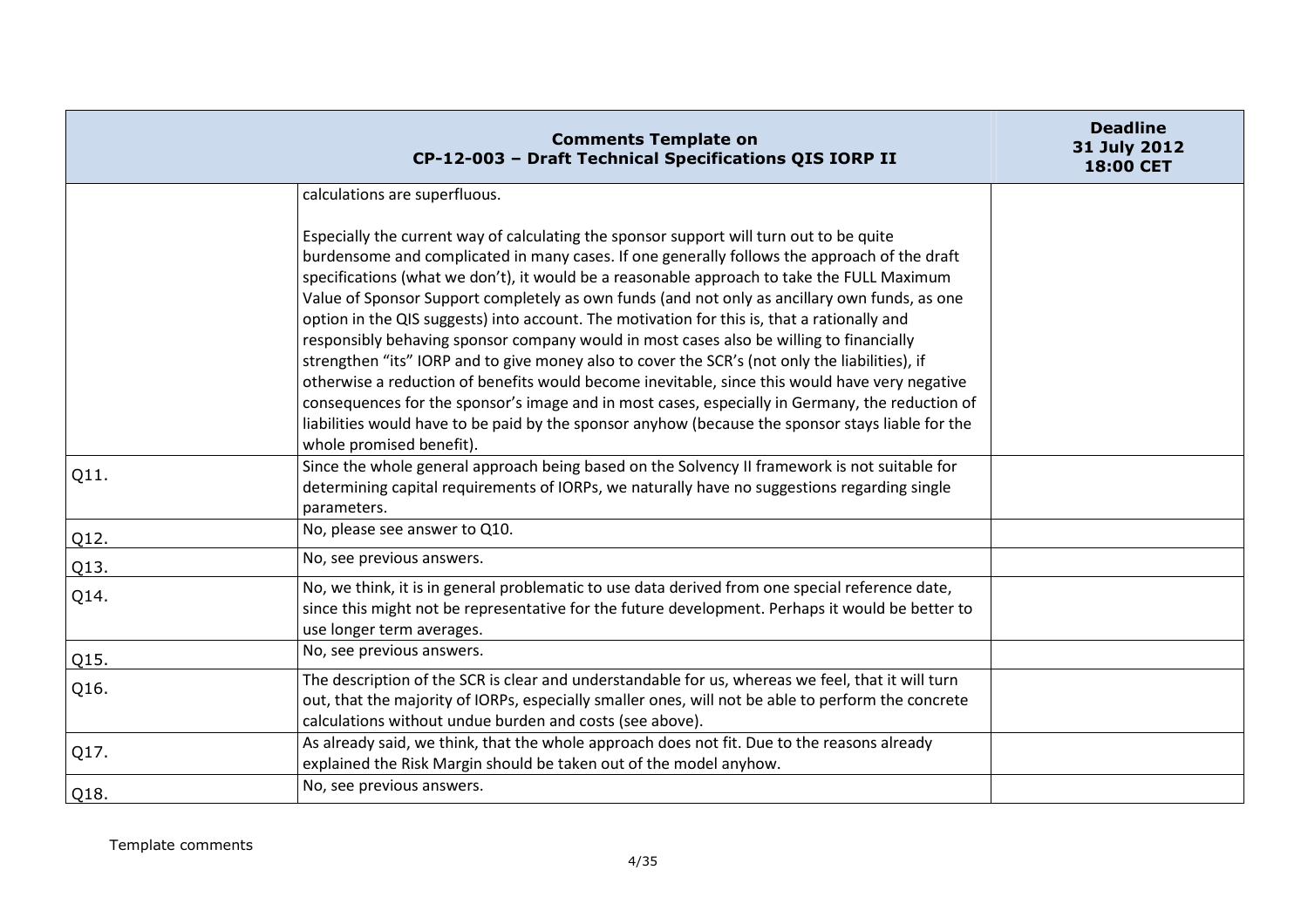|        | <b>Comments Template on</b><br>CP-12-003 - Draft Technical Specifications QIS IORP II | <b>Deadline</b><br>31 July 2012<br>18:00 CET |
|--------|---------------------------------------------------------------------------------------|----------------------------------------------|
| Q19.   | No, see previous answers.                                                             |                                              |
| Q20.   | No, see previous answers.                                                             |                                              |
| Q21.   | No, see previous answers.                                                             |                                              |
| Q22.   | No, see previous answers.                                                             |                                              |
| Q23.   |                                                                                       |                                              |
| I.1.1. |                                                                                       |                                              |
| I.1.2. |                                                                                       |                                              |
| I.1.3. |                                                                                       |                                              |
| I.1.4. |                                                                                       |                                              |
| I.1.5. |                                                                                       |                                              |
| I.2.1. |                                                                                       |                                              |
| I.2.2. |                                                                                       |                                              |
| I.2.3. |                                                                                       |                                              |
| I.2.4. |                                                                                       |                                              |
| 1.2.5. |                                                                                       |                                              |
| I.2.6. |                                                                                       |                                              |
| I.3.1. |                                                                                       |                                              |
| I.3.2. |                                                                                       |                                              |
| I.4.1. |                                                                                       |                                              |
| I.4.2. |                                                                                       |                                              |
| I.4.3. |                                                                                       |                                              |
| I.4.4. |                                                                                       |                                              |

Template comments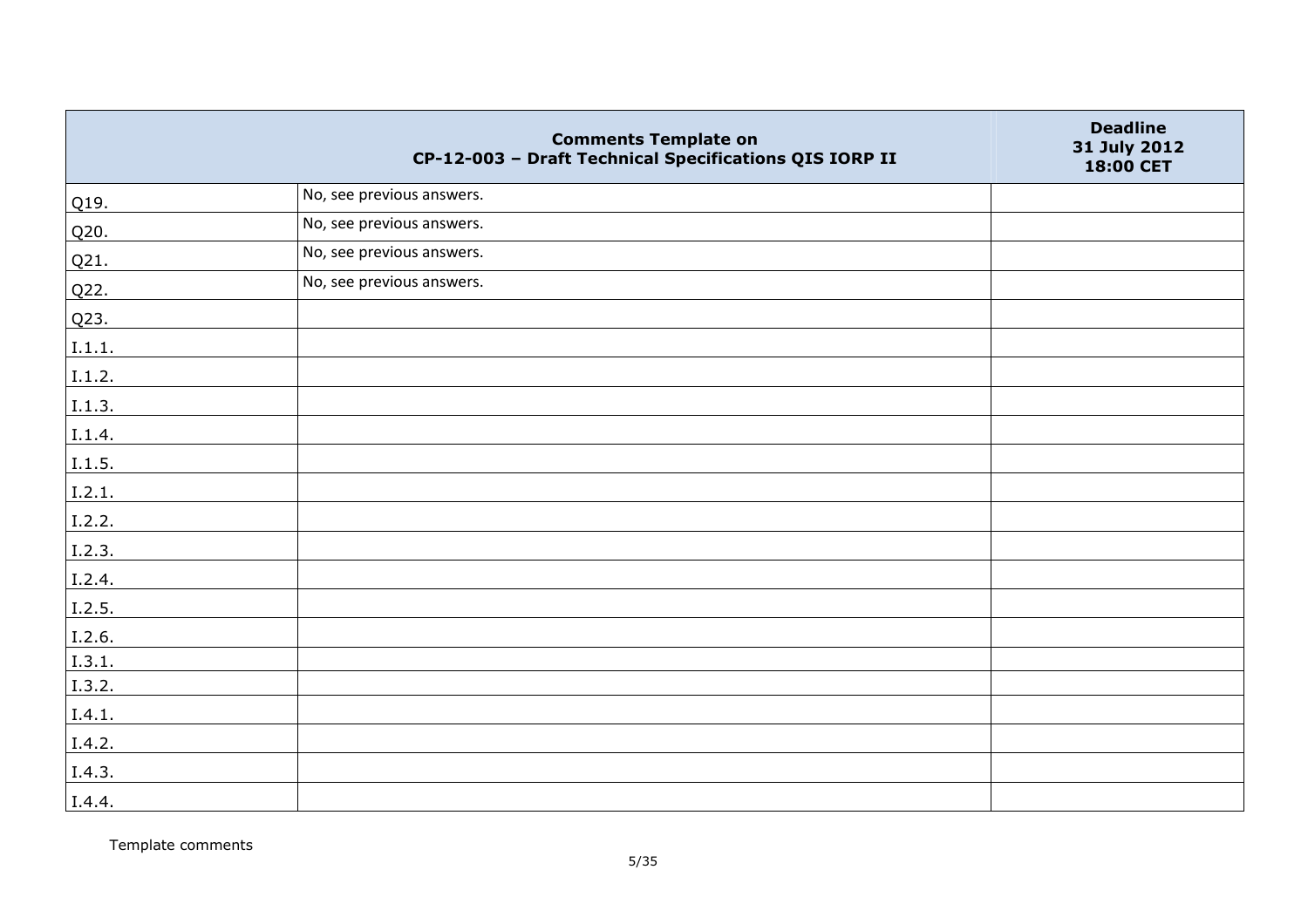|                | <b>Comments Template on</b><br>CP-12-003 - Draft Technical Specifications QIS IORP II | <b>Deadline</b><br>31 July 2012<br>18:00 CET |
|----------------|---------------------------------------------------------------------------------------|----------------------------------------------|
| I.4.5.         |                                                                                       |                                              |
| I.4.6.         |                                                                                       |                                              |
| I.4.7.         |                                                                                       |                                              |
| I.4.8.         |                                                                                       |                                              |
| I.4.9.         |                                                                                       |                                              |
| I.4.10.        |                                                                                       |                                              |
| I.4.11.        |                                                                                       |                                              |
| I.4.12.        |                                                                                       |                                              |
| I.4.13.        |                                                                                       |                                              |
| I.4.14.        |                                                                                       |                                              |
| I.4.15.        |                                                                                       |                                              |
| I.4.16.        |                                                                                       |                                              |
| I.4.17.        |                                                                                       |                                              |
| I.4.18.        |                                                                                       |                                              |
| I.4.19.        |                                                                                       |                                              |
| I.4.20.        |                                                                                       |                                              |
| I.4.21.        |                                                                                       |                                              |
| I.4.22.        |                                                                                       |                                              |
| I.5.1.         |                                                                                       |                                              |
| I.5.2.         |                                                                                       |                                              |
| $\vert$ I.5.3. |                                                                                       |                                              |
| I.5.4.         |                                                                                       |                                              |
| I.5.5.         |                                                                                       |                                              |
| I.5.6.         |                                                                                       |                                              |

Template comments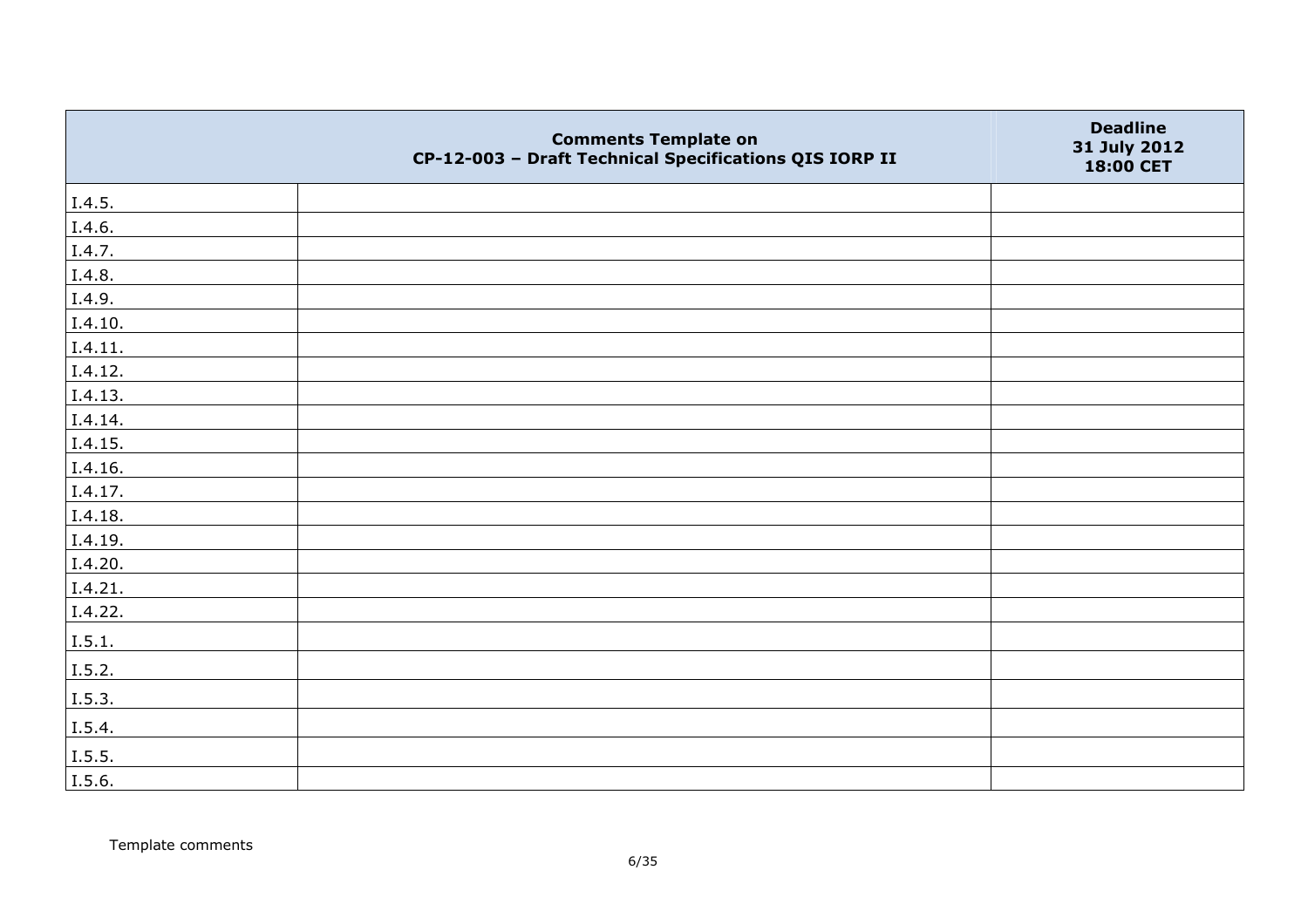|         | <b>Comments Template on</b><br>CP-12-003 - Draft Technical Specifications QIS IORP II | <b>Deadline</b><br>31 July 2012<br>18:00 CET |
|---------|---------------------------------------------------------------------------------------|----------------------------------------------|
| I.5.7.  |                                                                                       |                                              |
| I.5.8.  |                                                                                       |                                              |
| I.6.1.  |                                                                                       |                                              |
| I.6.2.  |                                                                                       |                                              |
| I.6.3.  |                                                                                       |                                              |
| I.7.1.  |                                                                                       |                                              |
| I.7.2.  |                                                                                       |                                              |
| I.7.3.  |                                                                                       |                                              |
| I.7.4.  |                                                                                       |                                              |
| I.7.5.  |                                                                                       |                                              |
| I.8.1.  |                                                                                       |                                              |
| I.8.2.  |                                                                                       |                                              |
| I.8.3.  |                                                                                       |                                              |
| I.8.4.  |                                                                                       |                                              |
| I.8.5.  |                                                                                       |                                              |
| I.8.6.  |                                                                                       |                                              |
| I.9.1.  |                                                                                       |                                              |
| I.9.2.  |                                                                                       |                                              |
| I.9.3.  |                                                                                       |                                              |
| I.10.1. |                                                                                       |                                              |
| I.10.2. |                                                                                       |                                              |
| I.10.3. |                                                                                       |                                              |

Template comments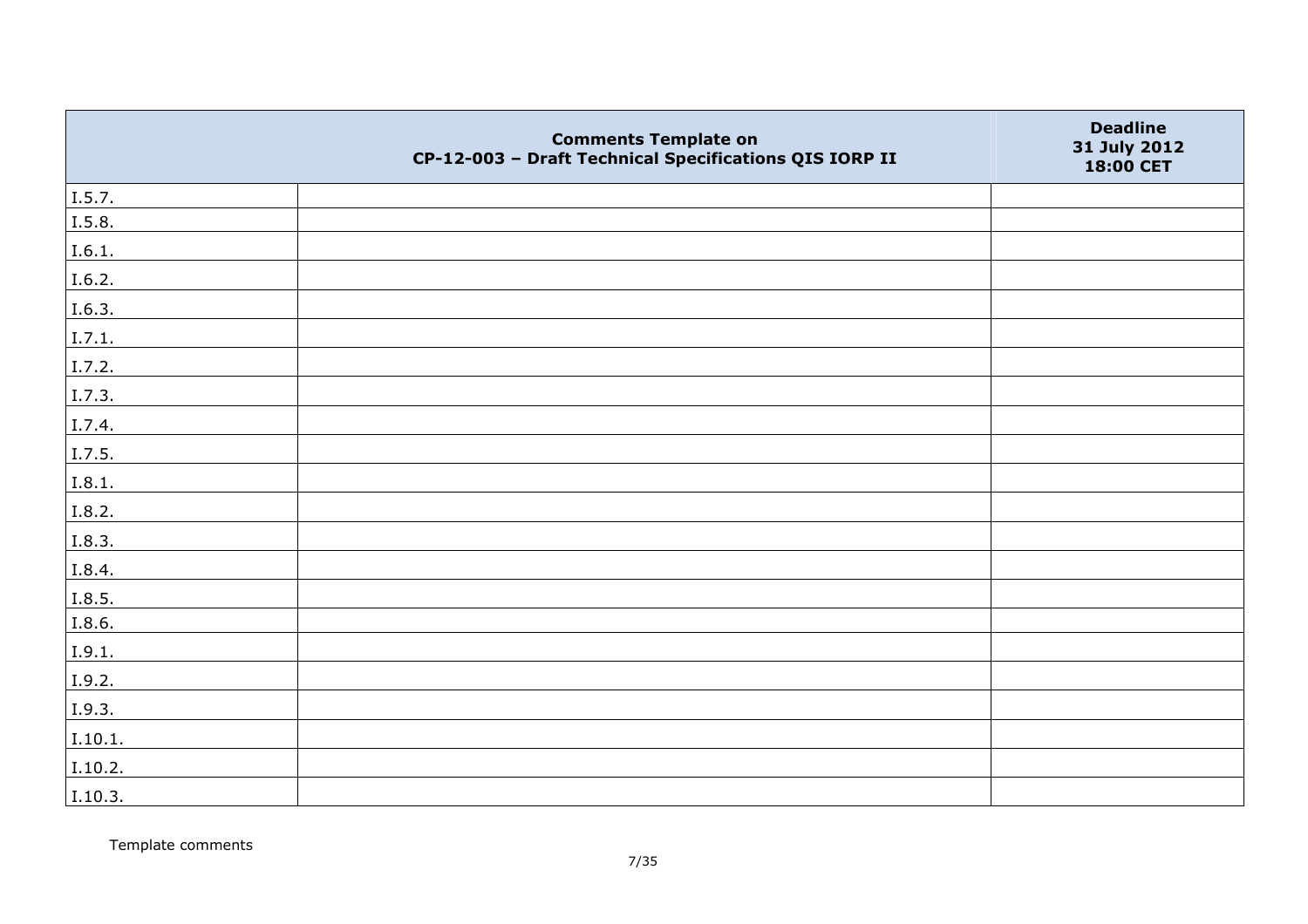|           | <b>Comments Template on</b><br>CP-12-003 - Draft Technical Specifications QIS IORP II | <b>Deadline</b><br>31 July 2012<br>18:00 CET |
|-----------|---------------------------------------------------------------------------------------|----------------------------------------------|
| I.10.4    |                                                                                       |                                              |
| I.11.1    |                                                                                       |                                              |
| HBS.1.1.  |                                                                                       |                                              |
| HBS.2.1.  |                                                                                       |                                              |
| HBS.2.2.  |                                                                                       |                                              |
| HBS.2.3.  |                                                                                       |                                              |
| HBS.2.4.  |                                                                                       |                                              |
| HBS.2.5.  |                                                                                       |                                              |
| HBS.2.6.  |                                                                                       |                                              |
| HBS.2.7.  |                                                                                       |                                              |
| HBS.2.8.  |                                                                                       |                                              |
| HBS.3.1.  |                                                                                       |                                              |
| HBS.3.2.  |                                                                                       |                                              |
| HBS.3.3.  |                                                                                       |                                              |
| HBS.3.4.  |                                                                                       |                                              |
| HBS.3.5.  |                                                                                       |                                              |
| HBS.3.6.  |                                                                                       |                                              |
| HBS.3.7.  |                                                                                       |                                              |
| HBS.3.8.  |                                                                                       |                                              |
| HBS.3.9.  |                                                                                       |                                              |
| HBS.3.10. |                                                                                       |                                              |
| HBS.3.11. |                                                                                       |                                              |
| HBS.3.12. |                                                                                       |                                              |
| HBS.3.13. |                                                                                       |                                              |
| HBS.3.14. |                                                                                       |                                              |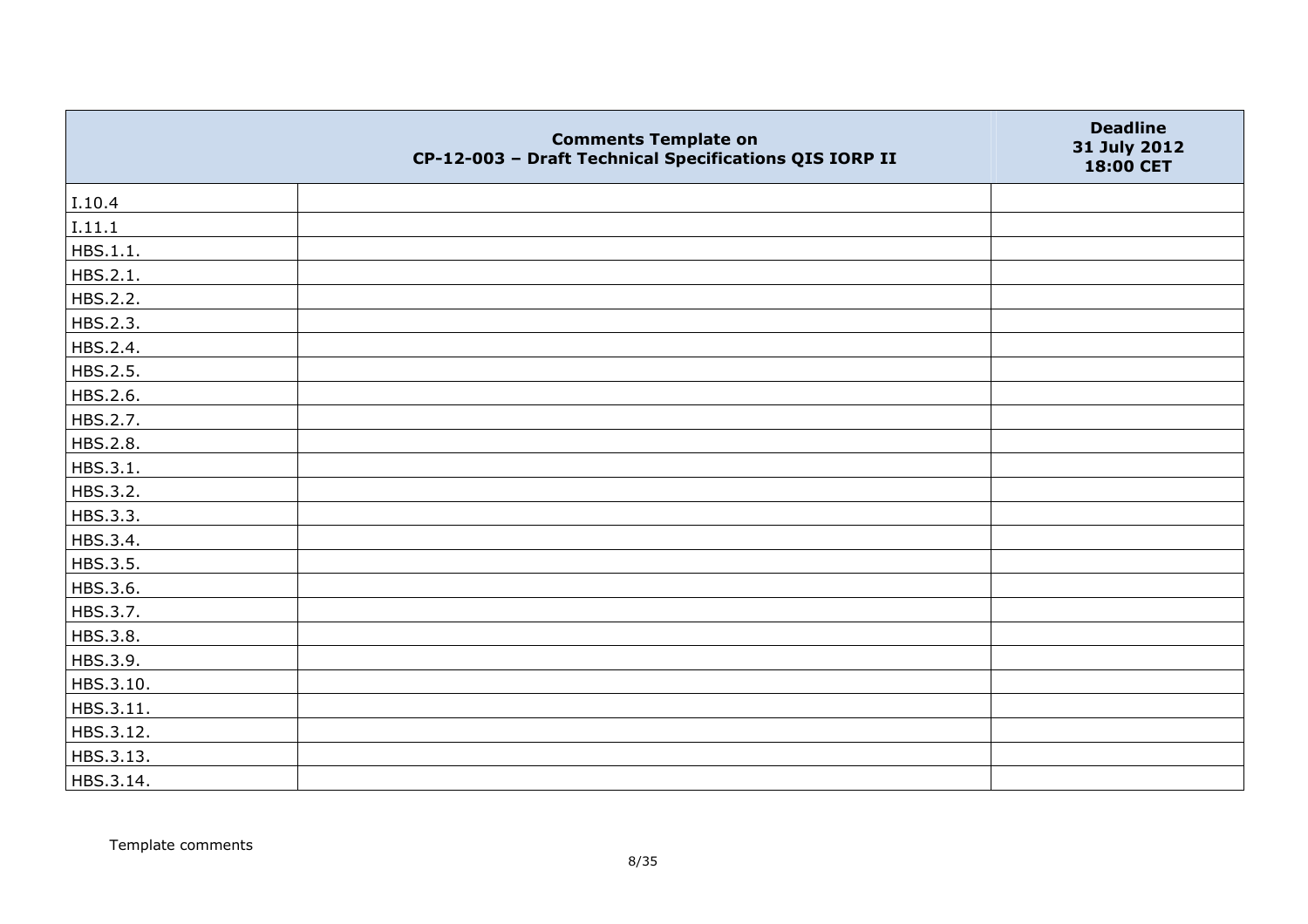|           | <b>Comments Template on</b><br>CP-12-003 - Draft Technical Specifications QIS IORP II | <b>Deadline</b><br>31 July 2012<br>18:00 CET |
|-----------|---------------------------------------------------------------------------------------|----------------------------------------------|
| HBS.3.15. |                                                                                       |                                              |
| HBS.3.16. |                                                                                       |                                              |
| HBS.3.17. |                                                                                       |                                              |
| HBS.3.18. |                                                                                       |                                              |
| HBS.3.19. |                                                                                       |                                              |
| HBS.3.20. |                                                                                       |                                              |
| HBS.3.21. |                                                                                       |                                              |
| HBS.3.22. |                                                                                       |                                              |
| HBS.3.23. |                                                                                       |                                              |
| HBS.3.24. |                                                                                       |                                              |
| HBS.3.25. |                                                                                       |                                              |
| HBS.3.26. |                                                                                       |                                              |
| HBS.3.27. |                                                                                       |                                              |
| HBS.3.28. |                                                                                       |                                              |
| HBS.3.29. |                                                                                       |                                              |
| HBS.4.1.  |                                                                                       |                                              |
| HBS.4.2.  |                                                                                       |                                              |
| HBS.4.3.  |                                                                                       |                                              |
| HBS.4.4.  |                                                                                       |                                              |
| HBS.4.5.  |                                                                                       |                                              |
| HBS.4.6.  |                                                                                       |                                              |
| HBS.4.7.  |                                                                                       |                                              |
| HBS.4.8.  |                                                                                       |                                              |
| HBS.4.9.  |                                                                                       |                                              |
| HBS.4.10. |                                                                                       |                                              |
| HBS.4.11. |                                                                                       |                                              |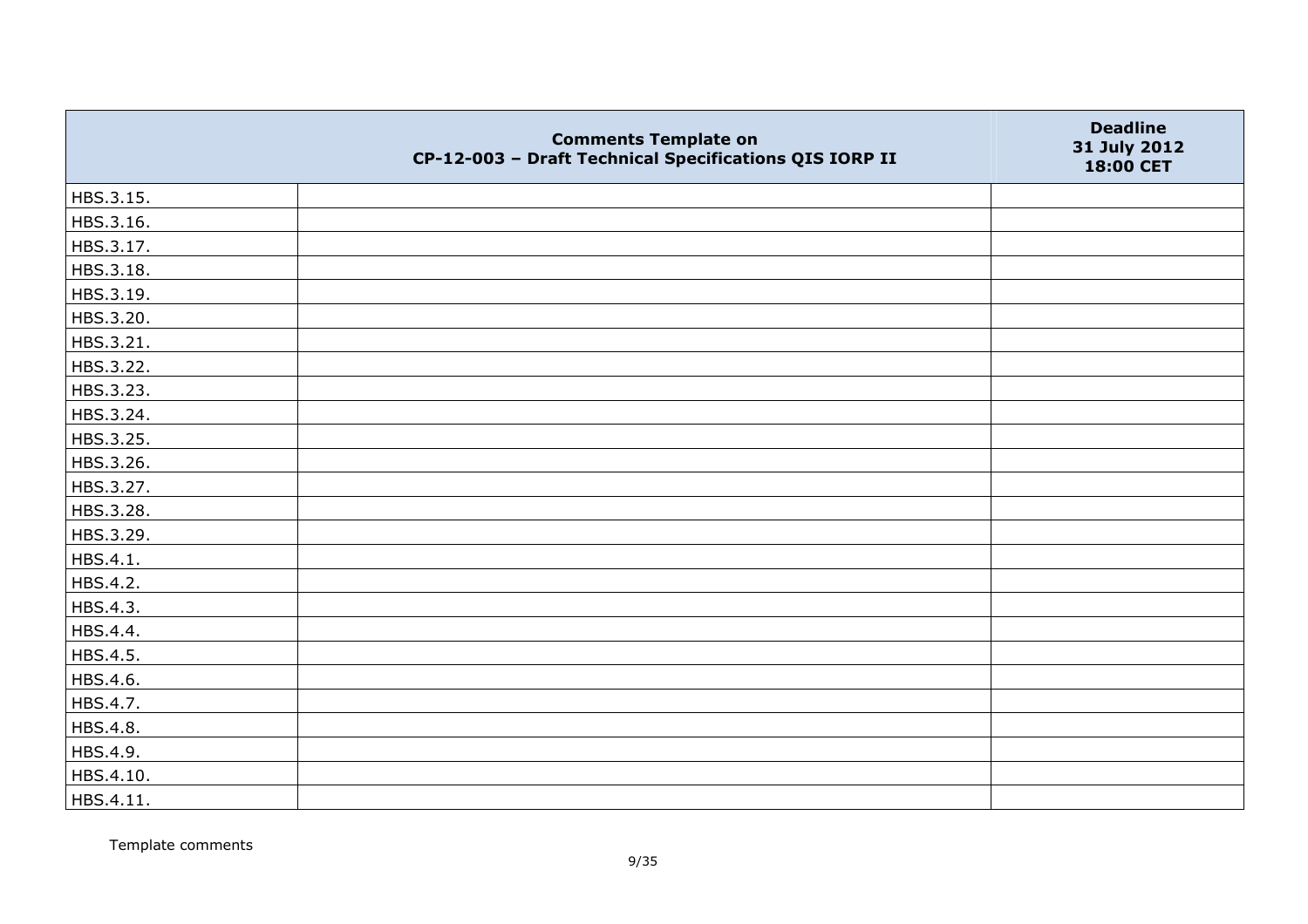|           | <b>Comments Template on</b><br>CP-12-003 - Draft Technical Specifications QIS IORP II | <b>Deadline</b><br>31 July 2012<br>18:00 CET |
|-----------|---------------------------------------------------------------------------------------|----------------------------------------------|
| HBS.4.12. |                                                                                       |                                              |
| HBS.4.13. |                                                                                       |                                              |
| HBS.4.14. |                                                                                       |                                              |
| HBS.4.15. |                                                                                       |                                              |
| HBS.4.16. |                                                                                       |                                              |
| HBS.4.17. |                                                                                       |                                              |
| HBS.4.18. |                                                                                       |                                              |
| HBS.4.19. |                                                                                       |                                              |
| HBS.4.20. |                                                                                       |                                              |
| HBS.4.21. |                                                                                       |                                              |
| HBS.4.22. |                                                                                       |                                              |
| HBS.4.23. |                                                                                       |                                              |
| HBS.4.24. |                                                                                       |                                              |
| HBS.4.25. |                                                                                       |                                              |
| HBS.4.26. |                                                                                       |                                              |
| HBS.4.27. |                                                                                       |                                              |
| HBS.4.28. |                                                                                       |                                              |
| HBS.4.29. |                                                                                       |                                              |
| HBS.4.30. |                                                                                       |                                              |
| HBS.4.31. |                                                                                       |                                              |
| HBS.4.32. |                                                                                       |                                              |
| HBS.4.33. |                                                                                       |                                              |
| HBS.4.34. |                                                                                       |                                              |
| HBS.4.35. |                                                                                       |                                              |
| HBS.4.36. |                                                                                       |                                              |
| HBS.4.37. |                                                                                       |                                              |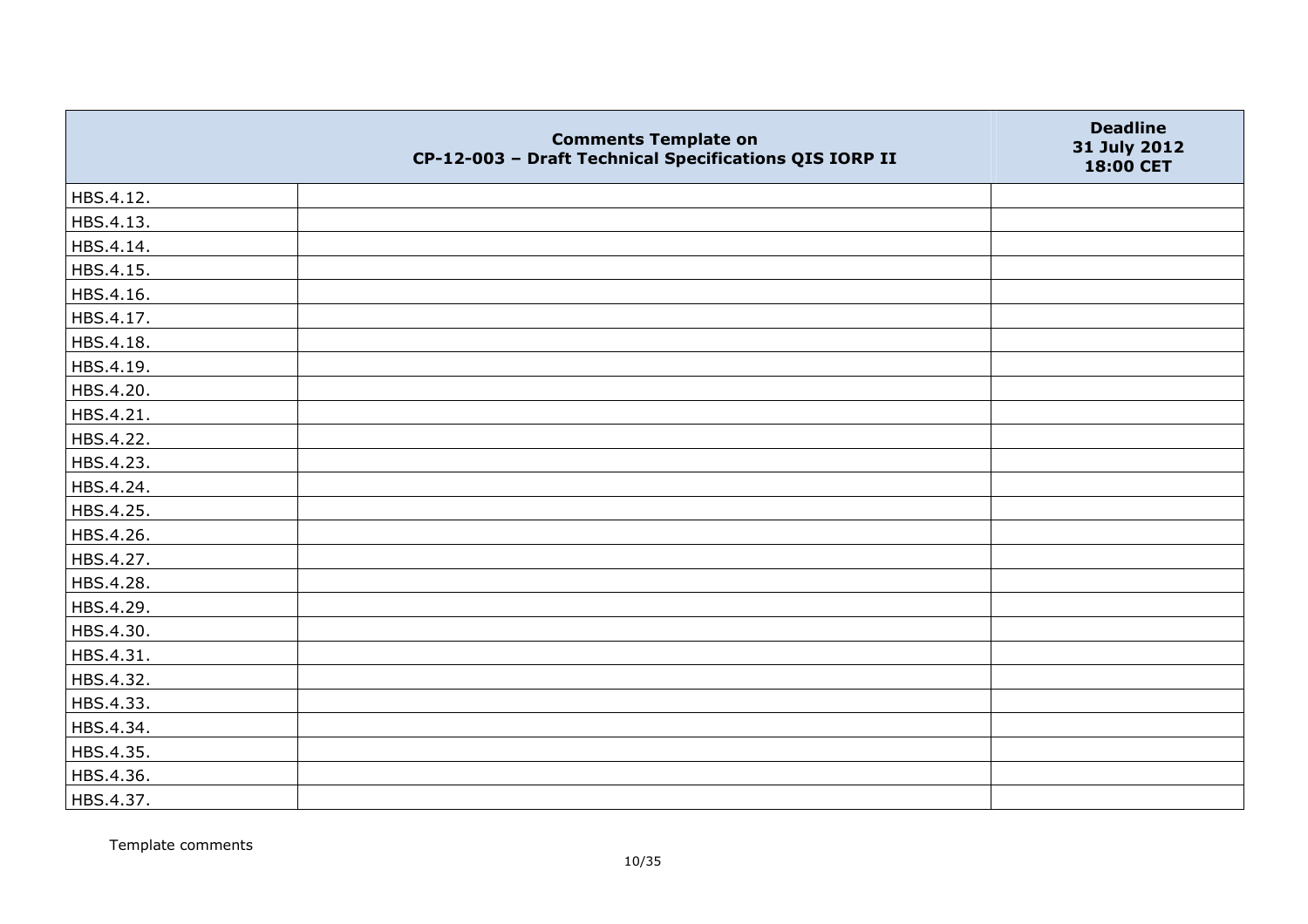|           | <b>Comments Template on</b><br>CP-12-003 - Draft Technical Specifications QIS IORP II | <b>Deadline</b><br>31 July 2012<br>18:00 CET |
|-----------|---------------------------------------------------------------------------------------|----------------------------------------------|
| HBS.4.38. |                                                                                       |                                              |
| HBS.4.39. |                                                                                       |                                              |
| HBS.4.40. |                                                                                       |                                              |
| HBS.4.41. |                                                                                       |                                              |
| HBS.4.42. |                                                                                       |                                              |
| HBS.4.43. |                                                                                       |                                              |
| HBS.4.44. |                                                                                       |                                              |
| HBS.4.45. |                                                                                       |                                              |
| HBS.4.46. |                                                                                       |                                              |
| HBS.4.47. |                                                                                       |                                              |
| HBS.4.48. |                                                                                       |                                              |
| HBS.4.49. |                                                                                       |                                              |
| HBS.4.50. |                                                                                       |                                              |
| HBS.4.51. |                                                                                       |                                              |
| HBS.4.52. |                                                                                       |                                              |
| HBS.4.53. |                                                                                       |                                              |
| HBS.4.54. |                                                                                       |                                              |
| HBS.4.55. |                                                                                       |                                              |
| HBS.4.56. |                                                                                       |                                              |
| HBS.4.57. |                                                                                       |                                              |
| HBS.4.58. |                                                                                       |                                              |
| HBS.4.59. |                                                                                       |                                              |
| HBS.4.60. |                                                                                       |                                              |
| HBS.4.61. |                                                                                       |                                              |
| HBS.5.1.  |                                                                                       |                                              |
| HBS.5.2.  |                                                                                       |                                              |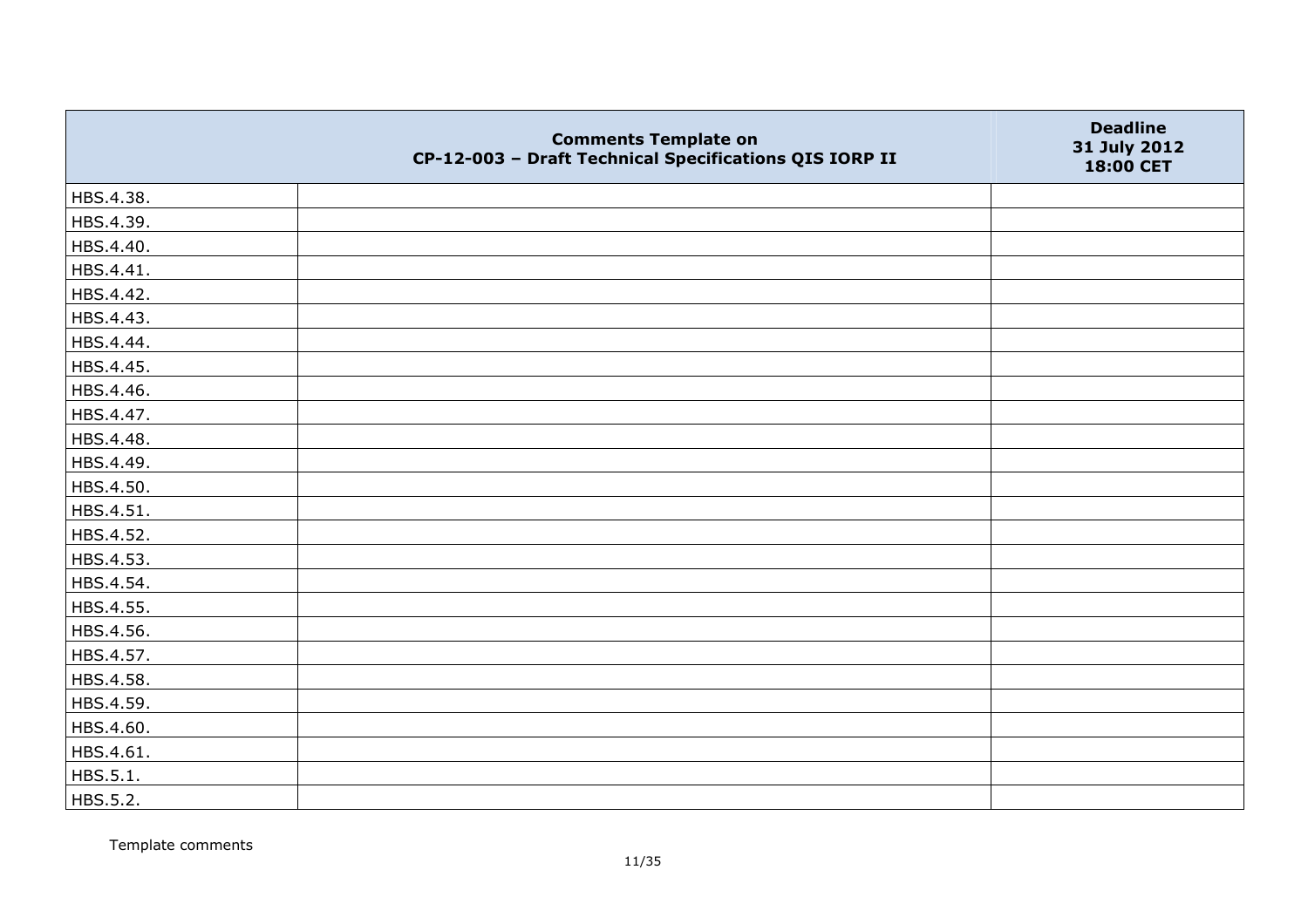|           | <b>Comments Template on</b><br>CP-12-003 - Draft Technical Specifications QIS IORP II | <b>Deadline</b><br>31 July 2012<br>18:00 CET |
|-----------|---------------------------------------------------------------------------------------|----------------------------------------------|
| HBS.5.3.  |                                                                                       |                                              |
| HBS.5.4.  |                                                                                       |                                              |
| HBS.5.5.  |                                                                                       |                                              |
| HBS.6.1.  |                                                                                       |                                              |
| HBS.6.2.  |                                                                                       |                                              |
| HBS.6.3.  |                                                                                       |                                              |
| HBS.6.4.  |                                                                                       |                                              |
| HBS.6.5.  |                                                                                       |                                              |
| HBS.6.6.  |                                                                                       |                                              |
| HBS.6.7.  |                                                                                       |                                              |
| HBS.6.8.  |                                                                                       |                                              |
| HBS.6.9.  |                                                                                       |                                              |
| HBS.6.10. |                                                                                       |                                              |
| HBS.6.11. |                                                                                       |                                              |
| HBS.6.12. |                                                                                       |                                              |
| HBS.6.13. |                                                                                       |                                              |
| HBS.6.14. |                                                                                       |                                              |
| HBS.6.15. |                                                                                       |                                              |
| HBS.6.16. |                                                                                       |                                              |
| HBS.6.17. |                                                                                       |                                              |
| HBS.6.18. |                                                                                       |                                              |
| HBS.6.19. |                                                                                       |                                              |
| HBS.6.20. |                                                                                       |                                              |
| HBS.6.21. |                                                                                       |                                              |
| HBS.6.22. |                                                                                       |                                              |
| HBS.6.23. |                                                                                       |                                              |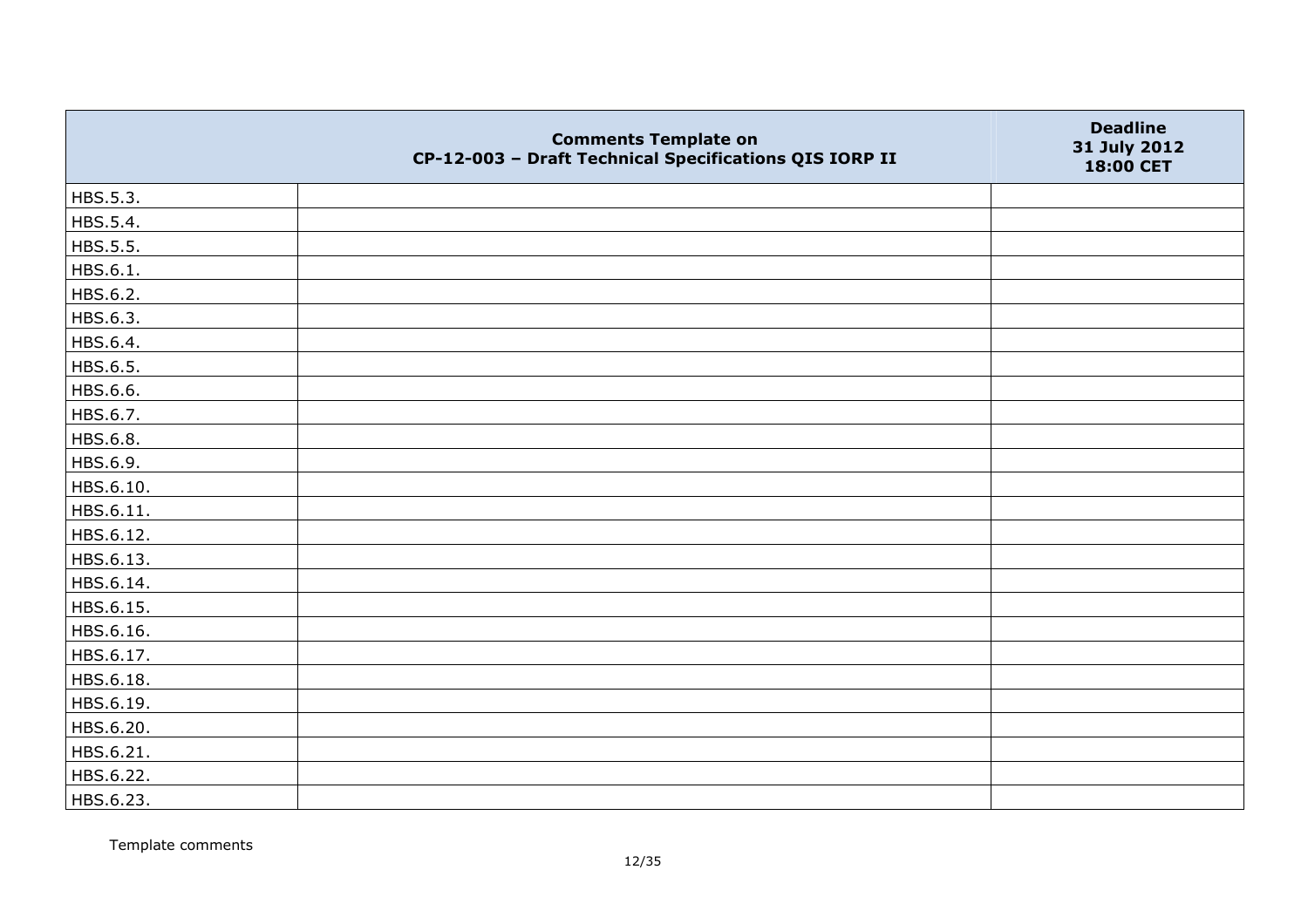|           | <b>Comments Template on</b><br>CP-12-003 - Draft Technical Specifications QIS IORP II | <b>Deadline</b><br>31 July 2012<br>18:00 CET |
|-----------|---------------------------------------------------------------------------------------|----------------------------------------------|
| HBS.6.24. |                                                                                       |                                              |
| HBS.6.25. |                                                                                       |                                              |
| HBS.6.26. |                                                                                       |                                              |
| HBS.6.27. |                                                                                       |                                              |
| HBS.6.28. |                                                                                       |                                              |
| HBS.6.29. |                                                                                       |                                              |
| HBS.6.30. |                                                                                       |                                              |
| HBS.6.31. |                                                                                       |                                              |
| HBS.6.32. |                                                                                       |                                              |
| HBS.6.33. |                                                                                       |                                              |
| HBS.6.34. |                                                                                       |                                              |
| HBS.6.35. |                                                                                       |                                              |
| HBS.6.36. |                                                                                       |                                              |
| HBS.6.37. |                                                                                       |                                              |
| HBS.6.38. |                                                                                       |                                              |
| HBS.6.39. |                                                                                       |                                              |
| HBS.6.40. |                                                                                       |                                              |
| HBS.6.41. |                                                                                       |                                              |
| HBS.6.42. |                                                                                       |                                              |
| HBS.6.43. |                                                                                       |                                              |
| HBS.6.44. |                                                                                       |                                              |
| HBS.6.45. |                                                                                       |                                              |
| HBS.6.46. |                                                                                       |                                              |
| HBS.6.47. |                                                                                       |                                              |
| HBS.6.48. |                                                                                       |                                              |
| HBS.6.49. |                                                                                       |                                              |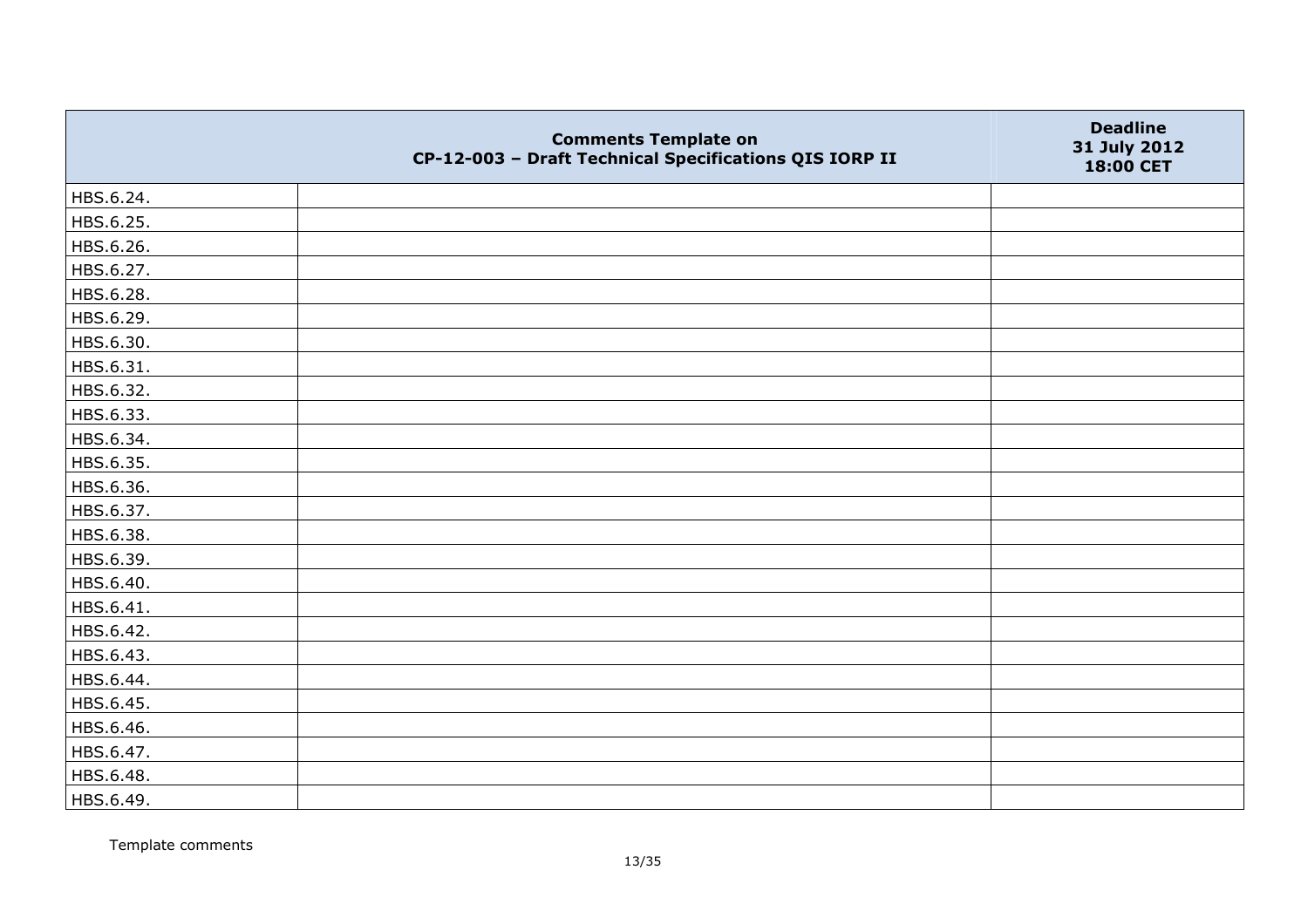|           | <b>Comments Template on</b><br>CP-12-003 - Draft Technical Specifications QIS IORP II | <b>Deadline</b><br>31 July 2012<br>18:00 CET |
|-----------|---------------------------------------------------------------------------------------|----------------------------------------------|
| HBS.6.50. |                                                                                       |                                              |
| HBS.6.51. |                                                                                       |                                              |
| HBS.6.52. |                                                                                       |                                              |
| HBS.6.53. |                                                                                       |                                              |
| HBS.6.54. |                                                                                       |                                              |
| HBS.6.55. |                                                                                       |                                              |
| HBS.6.56. |                                                                                       |                                              |
| HBS.6.57. |                                                                                       |                                              |
| HBS.6.58. |                                                                                       |                                              |
| HBS.6.59. |                                                                                       |                                              |
| HBS.6.60. |                                                                                       |                                              |
| HBS.6.61. |                                                                                       |                                              |
| HBS.6.62. |                                                                                       |                                              |
| HBS.6.63. |                                                                                       |                                              |
| HBS.6.64. |                                                                                       |                                              |
| HBS.6.65. |                                                                                       |                                              |
| HBS.6.66. |                                                                                       |                                              |
| HBS.6.67. |                                                                                       |                                              |
| HBS.6.68. |                                                                                       |                                              |
| HBS.6.69. |                                                                                       |                                              |
| HBS.6.70. |                                                                                       |                                              |
| HBS.6.71. |                                                                                       |                                              |
| HBS.6.72. |                                                                                       |                                              |
| HBS.6.73. |                                                                                       |                                              |
| HBS.6.74. |                                                                                       |                                              |
| HBS.6.75. |                                                                                       |                                              |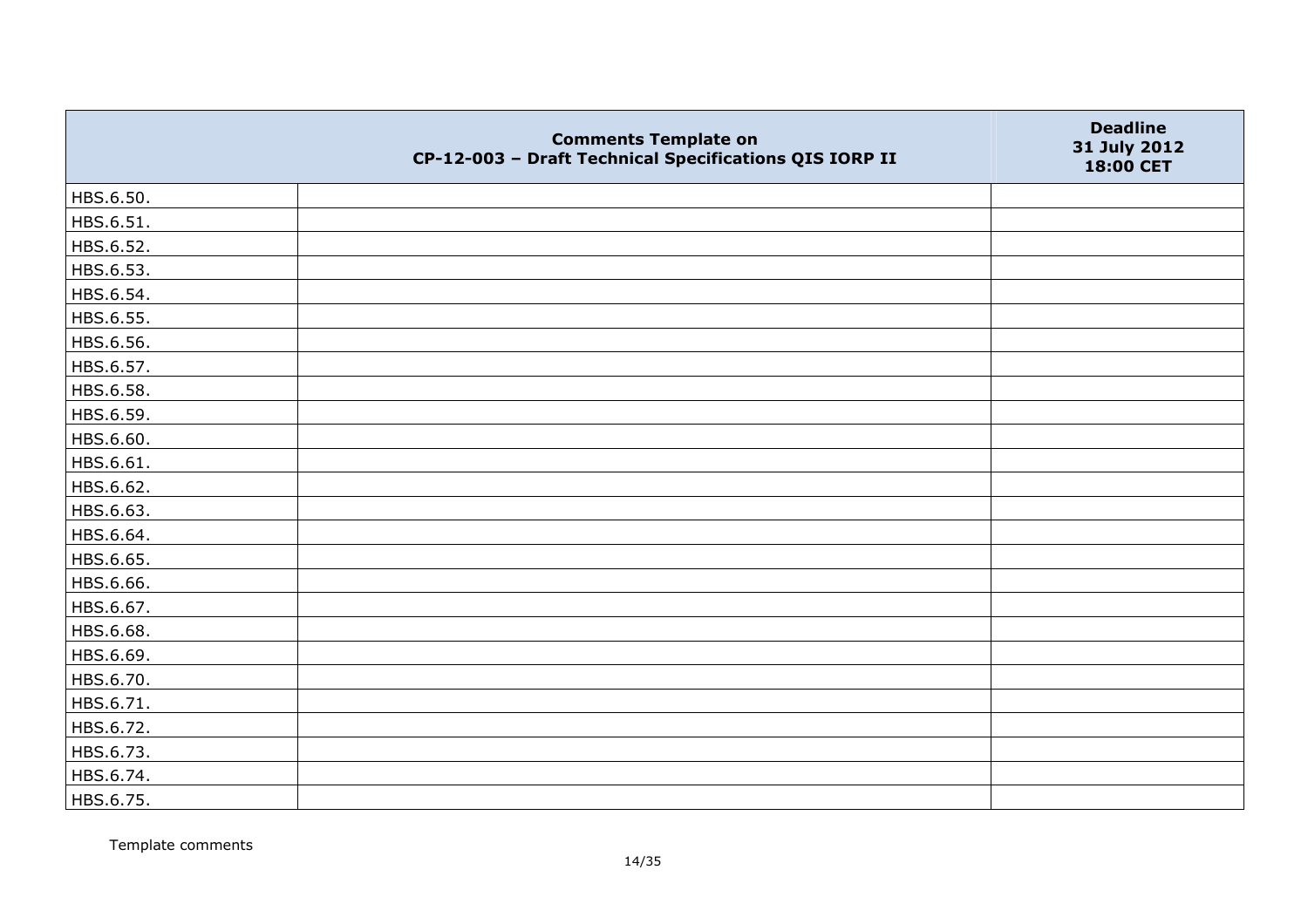|           | <b>Comments Template on</b><br>CP-12-003 - Draft Technical Specifications QIS IORP II | <b>Deadline</b><br>31 July 2012<br>18:00 CET |
|-----------|---------------------------------------------------------------------------------------|----------------------------------------------|
| HBS.6.76. |                                                                                       |                                              |
| HBS.6.77. |                                                                                       |                                              |
| HBS.6.78. |                                                                                       |                                              |
| HBS.6.79. |                                                                                       |                                              |
| HBS.6.80. |                                                                                       |                                              |
| HBS.6.81. |                                                                                       |                                              |
| HBS.6.82. |                                                                                       |                                              |
| HBS.6.83. |                                                                                       |                                              |
| HBS.6.84. |                                                                                       |                                              |
| HBS.6.85. |                                                                                       |                                              |
| HBS.6.86. |                                                                                       |                                              |
| HBS.6.87. |                                                                                       |                                              |
| HBS.6.88. |                                                                                       |                                              |
| HBS.6.89. |                                                                                       |                                              |
| HBS.6.90. |                                                                                       |                                              |
| HBS.7.1.  |                                                                                       |                                              |
| HBS.7.2.  |                                                                                       |                                              |
| HBS.7.3.  |                                                                                       |                                              |
| HBS.7.4.  |                                                                                       |                                              |
| HBS.7.5.  |                                                                                       |                                              |
| HBS.7.6.  |                                                                                       |                                              |
| HBS.7.7.  |                                                                                       |                                              |
| HBS.7.8.  |                                                                                       |                                              |
| HBS.7.9.  |                                                                                       |                                              |
| HBS.7.10. |                                                                                       |                                              |
| HBS.7.11. |                                                                                       |                                              |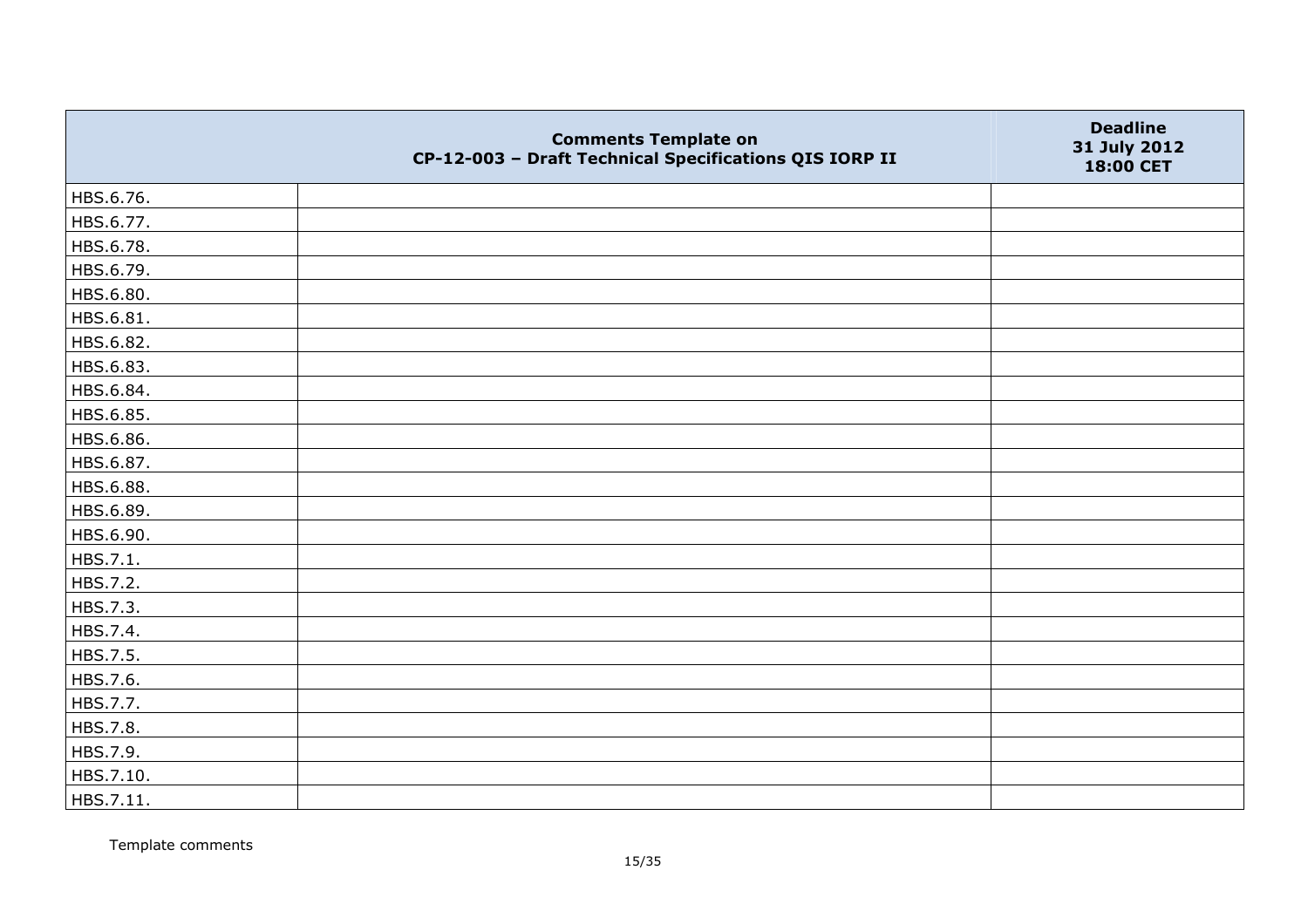|           | <b>Comments Template on</b><br>CP-12-003 - Draft Technical Specifications QIS IORP II | <b>Deadline</b><br>31 July 2012<br>18:00 CET |
|-----------|---------------------------------------------------------------------------------------|----------------------------------------------|
| HBS.7.12. |                                                                                       |                                              |
| HBS.7.13. |                                                                                       |                                              |
| HBS.7.14. |                                                                                       |                                              |
| HBS.7.15. |                                                                                       |                                              |
| HBS.7.16. |                                                                                       |                                              |
| HBS.7.17. |                                                                                       |                                              |
| HBS.7.18. |                                                                                       |                                              |
| HBS.7.19. |                                                                                       |                                              |
| HBS.7.20. |                                                                                       |                                              |
| HBS.7.21. |                                                                                       |                                              |
| HBS.7.22. |                                                                                       |                                              |
| HBS.7.23. |                                                                                       |                                              |
| HBS.7.24. |                                                                                       |                                              |
| HBS.7.25. |                                                                                       |                                              |
| HBS.7.26. |                                                                                       |                                              |
| HBS.7.27. |                                                                                       |                                              |
| HBS.7.28. |                                                                                       |                                              |
| HBS.7.29. |                                                                                       |                                              |
| HBS.7.30. |                                                                                       |                                              |
| HBS.7.31. |                                                                                       |                                              |
| HBS.7.32. |                                                                                       |                                              |
| HBS.7.33. |                                                                                       |                                              |
| HBS.7.34. |                                                                                       |                                              |
| HBS.7.35. |                                                                                       |                                              |
| HBS.7.36. |                                                                                       |                                              |
| HBS.7.37. |                                                                                       |                                              |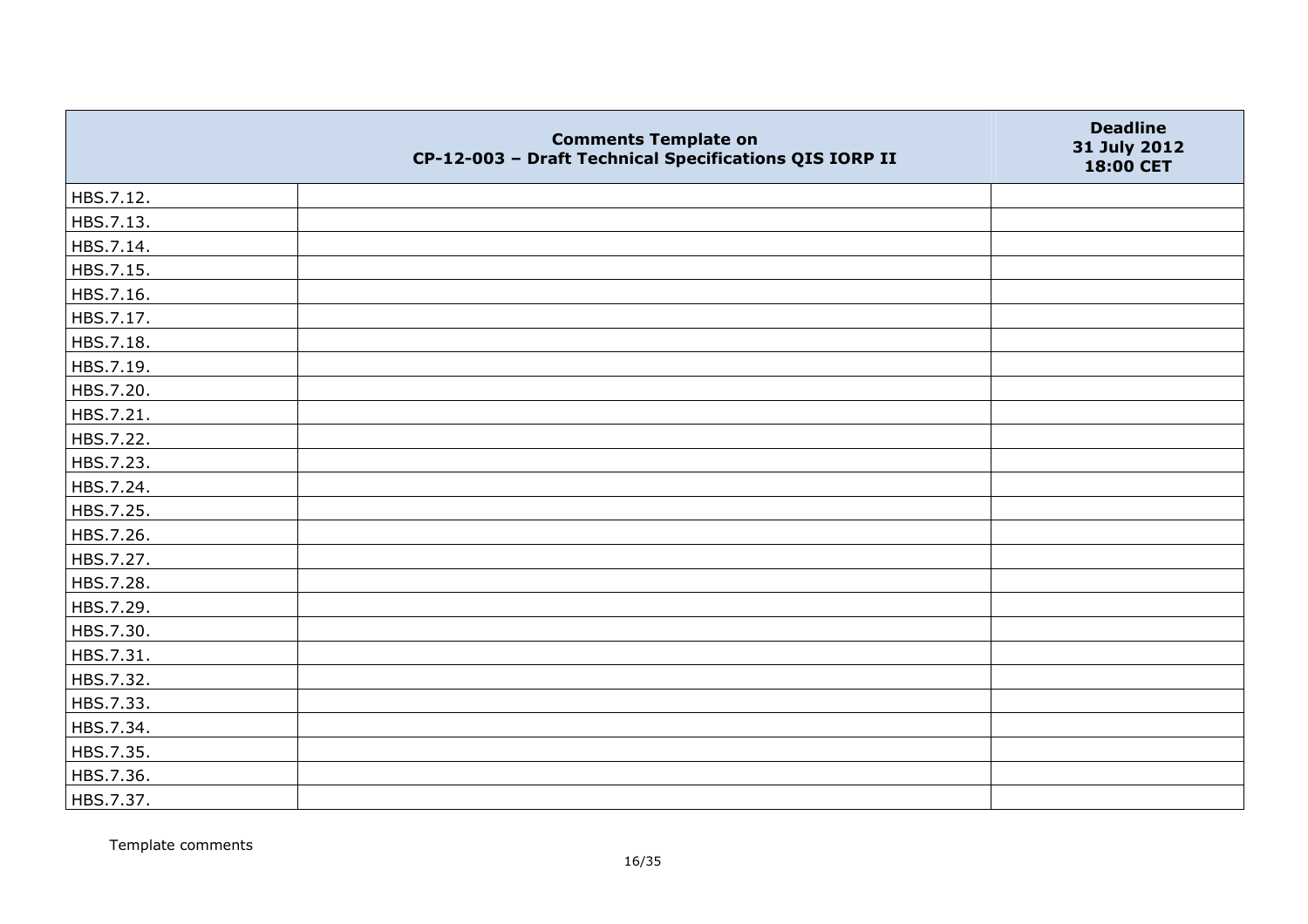|                 | <b>Comments Template on</b><br>CP-12-003 - Draft Technical Specifications QIS IORP II | <b>Deadline</b><br>31 July 2012<br>18:00 CET |
|-----------------|---------------------------------------------------------------------------------------|----------------------------------------------|
| HBS.7.38.       |                                                                                       |                                              |
| HBS.7.39.       |                                                                                       |                                              |
| HBS.7.40.       |                                                                                       |                                              |
| HBS.7.41.       |                                                                                       |                                              |
| HBS.7.42.       |                                                                                       |                                              |
| HBS.8.1.        |                                                                                       |                                              |
| HBS.8.2.        |                                                                                       |                                              |
| HBS.8.3.        |                                                                                       |                                              |
| HBS.8.4.        |                                                                                       |                                              |
| HBS.8.5.        |                                                                                       |                                              |
| HBS.8.6.        |                                                                                       |                                              |
| HBS.8.7.        |                                                                                       |                                              |
| <b>HBS.8.8.</b> |                                                                                       |                                              |
| HBS.8.9.        |                                                                                       |                                              |
| HBS.8.10.       |                                                                                       |                                              |
| HBS.8.11.       |                                                                                       |                                              |
| HBS.8.12.       |                                                                                       |                                              |
| HBS.8.13.       |                                                                                       |                                              |
| HBS.8.14.       |                                                                                       |                                              |
| HBS.8.15.       |                                                                                       |                                              |
| HBS.8.16.       |                                                                                       |                                              |
| HBS.8.17.       |                                                                                       |                                              |
| HBS.8.18.       |                                                                                       |                                              |
| HBS.8.19.       |                                                                                       |                                              |
| HBS.8.20.       |                                                                                       |                                              |
| HBS.8.21.       |                                                                                       |                                              |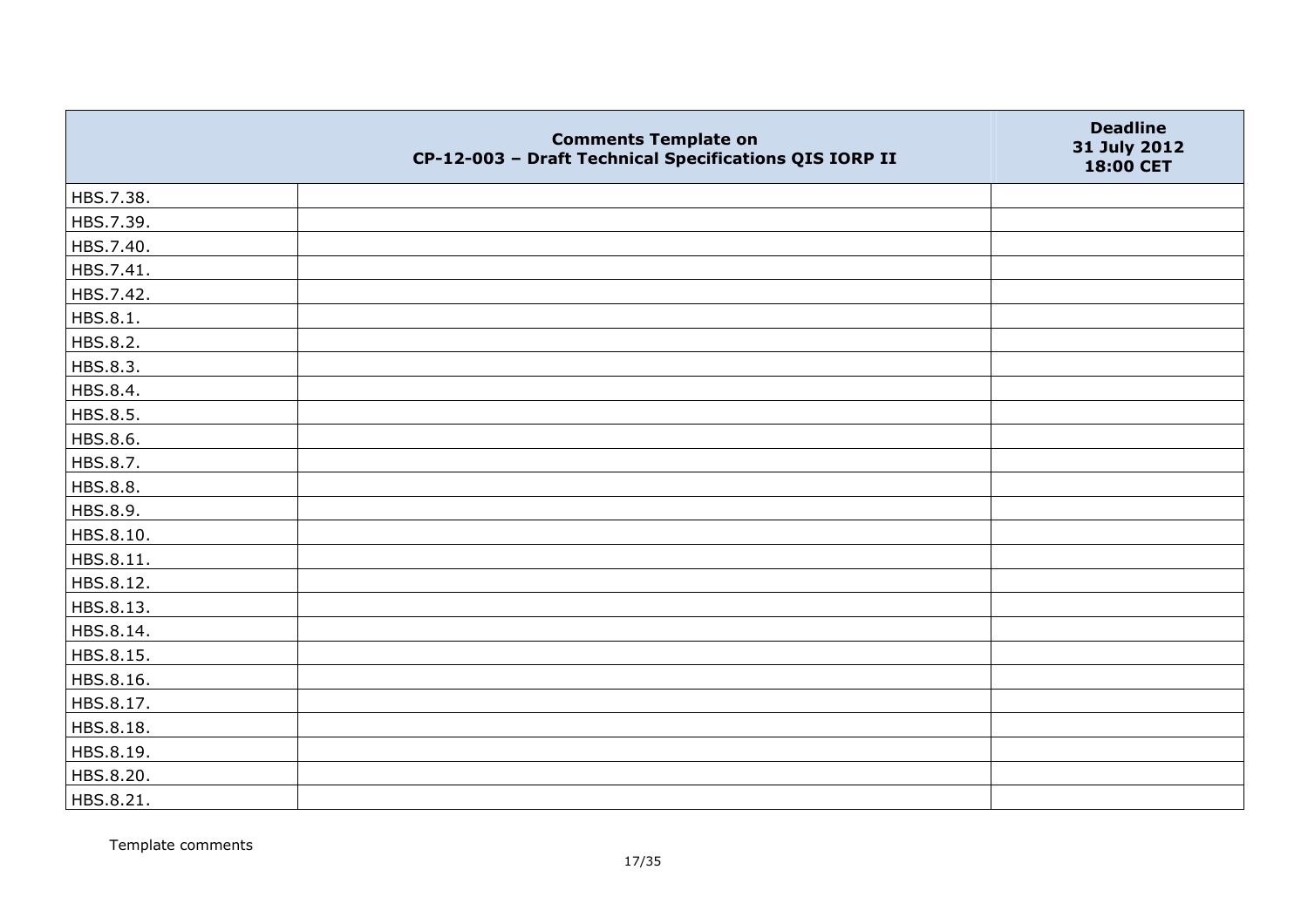|           | <b>Comments Template on</b><br>CP-12-003 - Draft Technical Specifications QIS IORP II | <b>Deadline</b><br>31 July 2012<br>18:00 CET |
|-----------|---------------------------------------------------------------------------------------|----------------------------------------------|
| HBS.8.22. |                                                                                       |                                              |
| HBS.8.23. |                                                                                       |                                              |
| HBS.8.24. |                                                                                       |                                              |
| HBS.9.1.  |                                                                                       |                                              |
| HBS.9.2.  |                                                                                       |                                              |
| HBS.9.3.  |                                                                                       |                                              |
| HBS.9.4.  |                                                                                       |                                              |
| HBS.9.5.  |                                                                                       |                                              |
| HBS.9.6.  |                                                                                       |                                              |
| HBS.9.7.  |                                                                                       |                                              |
| HBS.9.8.  |                                                                                       |                                              |
| HBS.9.9.  |                                                                                       |                                              |
| SCR.1.1.  |                                                                                       |                                              |
| SCR.1.2.  |                                                                                       |                                              |
| SCR.1.3.  |                                                                                       |                                              |
| SCR.1.4.  |                                                                                       |                                              |
| SCR.1.5.  |                                                                                       |                                              |
| SCR.1.6.  |                                                                                       |                                              |
| SCR.1.7.  |                                                                                       |                                              |
| SCR.1.8.  |                                                                                       |                                              |
| SCR.1.9.  |                                                                                       |                                              |
| SCR.1.10. |                                                                                       |                                              |
| SCR.1.11. |                                                                                       |                                              |
| SCR.1.12. |                                                                                       |                                              |
| SCR.1.13. |                                                                                       |                                              |
| SCR.1.14. |                                                                                       |                                              |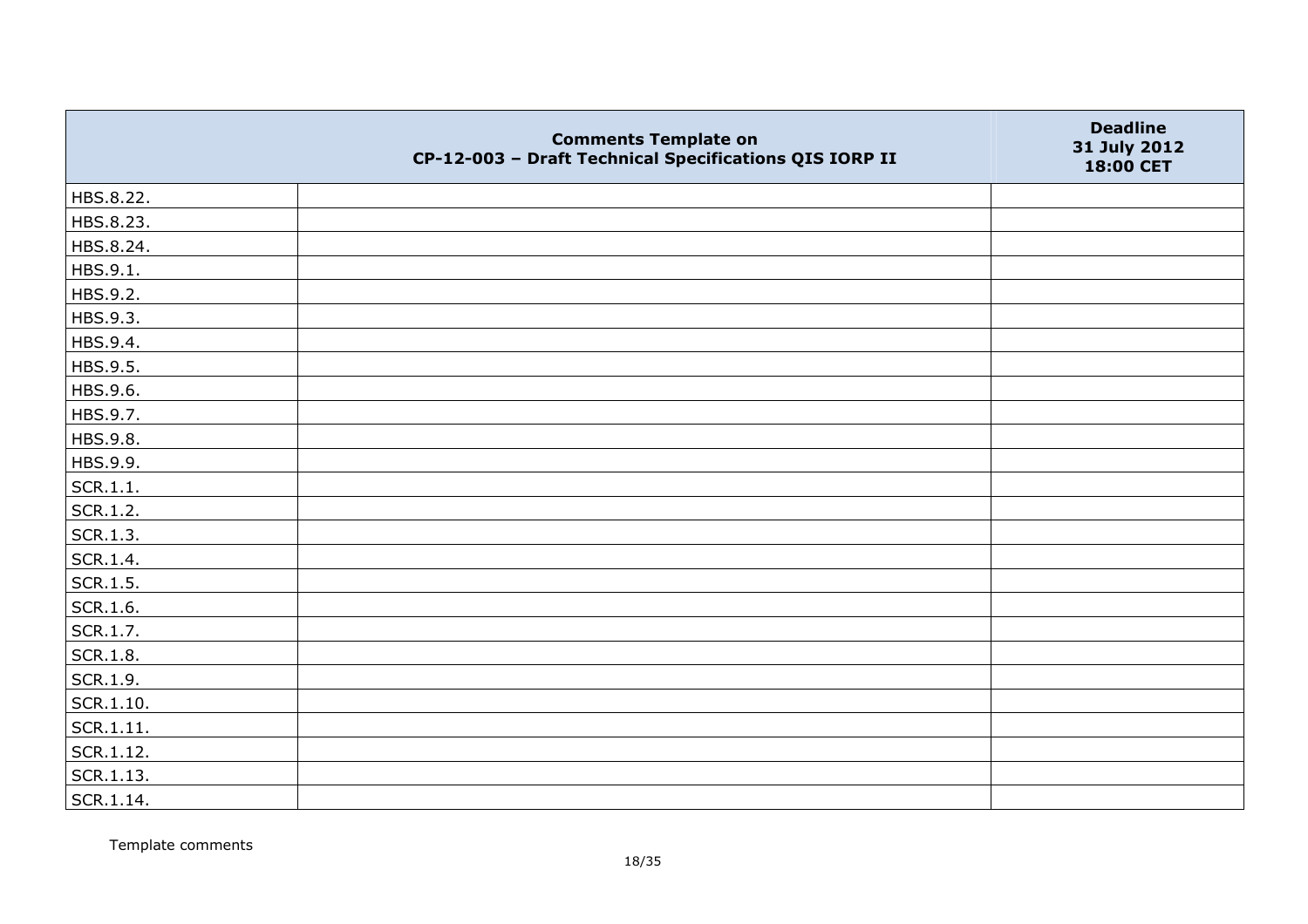|                   | <b>Comments Template on</b><br>CP-12-003 - Draft Technical Specifications QIS IORP II | <b>Deadline</b><br>31 July 2012<br>18:00 CET |
|-------------------|---------------------------------------------------------------------------------------|----------------------------------------------|
| $\vert$ SCR.1.15. |                                                                                       |                                              |
| SCR.1.16.         |                                                                                       |                                              |
| SCR.1.17.         |                                                                                       |                                              |
| SCR.1.18.         |                                                                                       |                                              |
| SCR.1.19.         |                                                                                       |                                              |
| SCR.1.20.         |                                                                                       |                                              |
| SCR.1.21.         |                                                                                       |                                              |
| SCR.1.22.         |                                                                                       |                                              |
| SCR.1.23.         |                                                                                       |                                              |
| SCR.1.24.         |                                                                                       |                                              |
| SCR.1.25.         |                                                                                       |                                              |
| SCR.2.1.          |                                                                                       |                                              |
| SCR.2.2.          |                                                                                       |                                              |
| SCR.2.3.          |                                                                                       |                                              |
| SCR.2.4.          |                                                                                       |                                              |
| SCR.2.5.          |                                                                                       |                                              |
| SCR.2.6.          |                                                                                       |                                              |
| SCR.2.7.          |                                                                                       |                                              |
| SCR.2.8.          |                                                                                       |                                              |
| SCR.2.9.          |                                                                                       |                                              |
| SCR.2.10.         |                                                                                       |                                              |
| SCR.2.11.         |                                                                                       |                                              |
| SCR.2.12.         |                                                                                       |                                              |
| SCR.2.13.         |                                                                                       |                                              |
| SCR.2.14.         |                                                                                       |                                              |
| SCR.2.15.         |                                                                                       |                                              |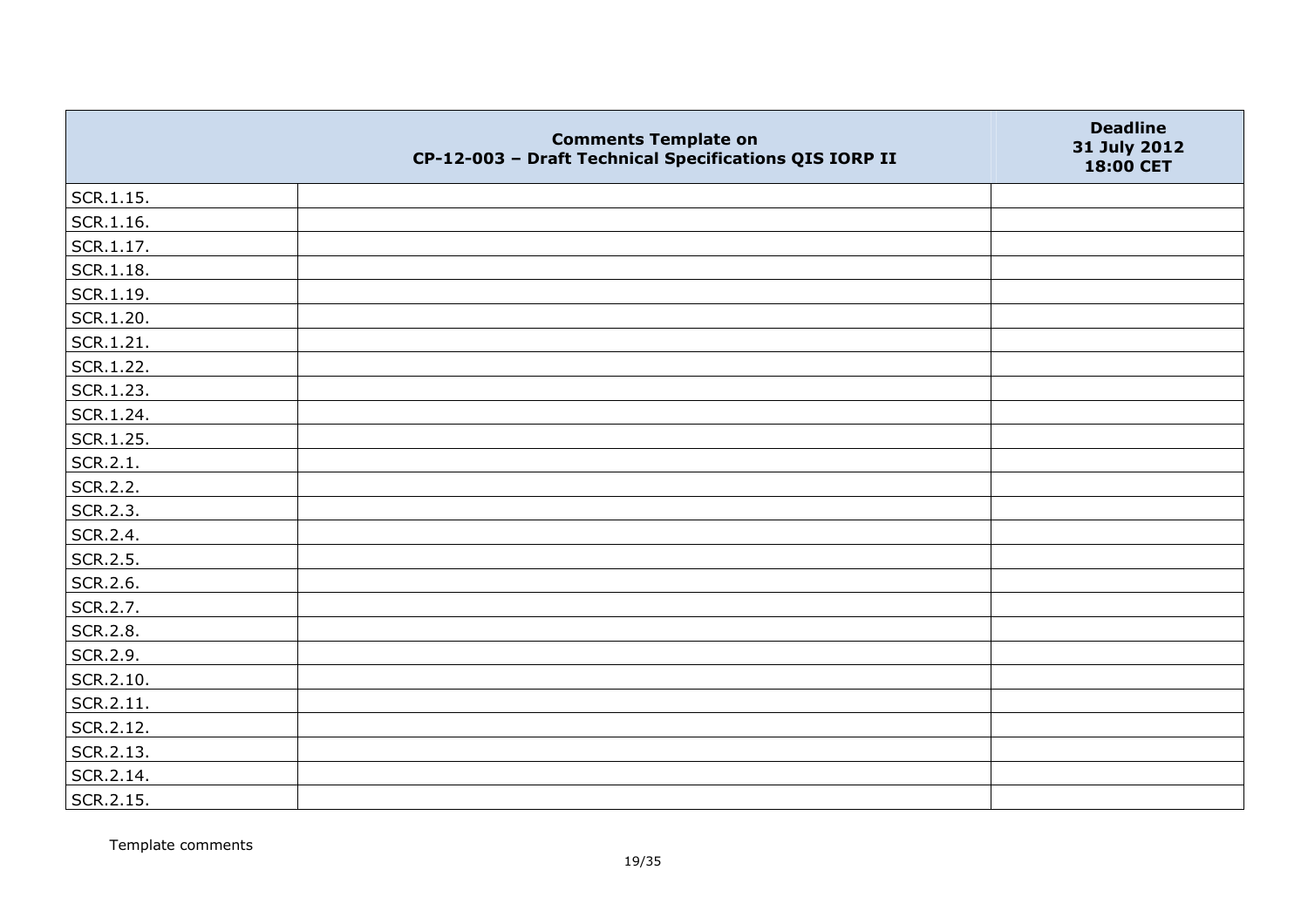|           | <b>Comments Template on</b><br>CP-12-003 - Draft Technical Specifications QIS IORP II | <b>Deadline</b><br>31 July 2012<br>18:00 CET |
|-----------|---------------------------------------------------------------------------------------|----------------------------------------------|
| SCR.2.16. |                                                                                       |                                              |
| SCR.2.17. |                                                                                       |                                              |
| SCR.2.18. |                                                                                       |                                              |
| SCR.2.19. |                                                                                       |                                              |
| SCR.2.20. |                                                                                       |                                              |
| SCR.2.21. |                                                                                       |                                              |
| SCR.2.22. |                                                                                       |                                              |
| SCR.2.23. |                                                                                       |                                              |
| SCR.2.24. |                                                                                       |                                              |
| SCR.2.25. |                                                                                       |                                              |
| SCR.2.26. |                                                                                       |                                              |
| SCR.2.27. |                                                                                       |                                              |
| SCR.2.28. |                                                                                       |                                              |
| SCR.2.29. |                                                                                       |                                              |
| SCR.2.30. |                                                                                       |                                              |
| SCR.2.31. |                                                                                       |                                              |
| SCR.2.32. |                                                                                       |                                              |
| SCR.2.33. |                                                                                       |                                              |
| SCR.2.34. |                                                                                       |                                              |
| SCR.2.35. |                                                                                       |                                              |
| SCR.3.1.  |                                                                                       |                                              |
| SCR.3.2.  |                                                                                       |                                              |
| SCR.3.3.  |                                                                                       |                                              |
| SCR.3.4.  |                                                                                       |                                              |
| SCR.3.5.  |                                                                                       |                                              |
| SCR.3.6.  |                                                                                       |                                              |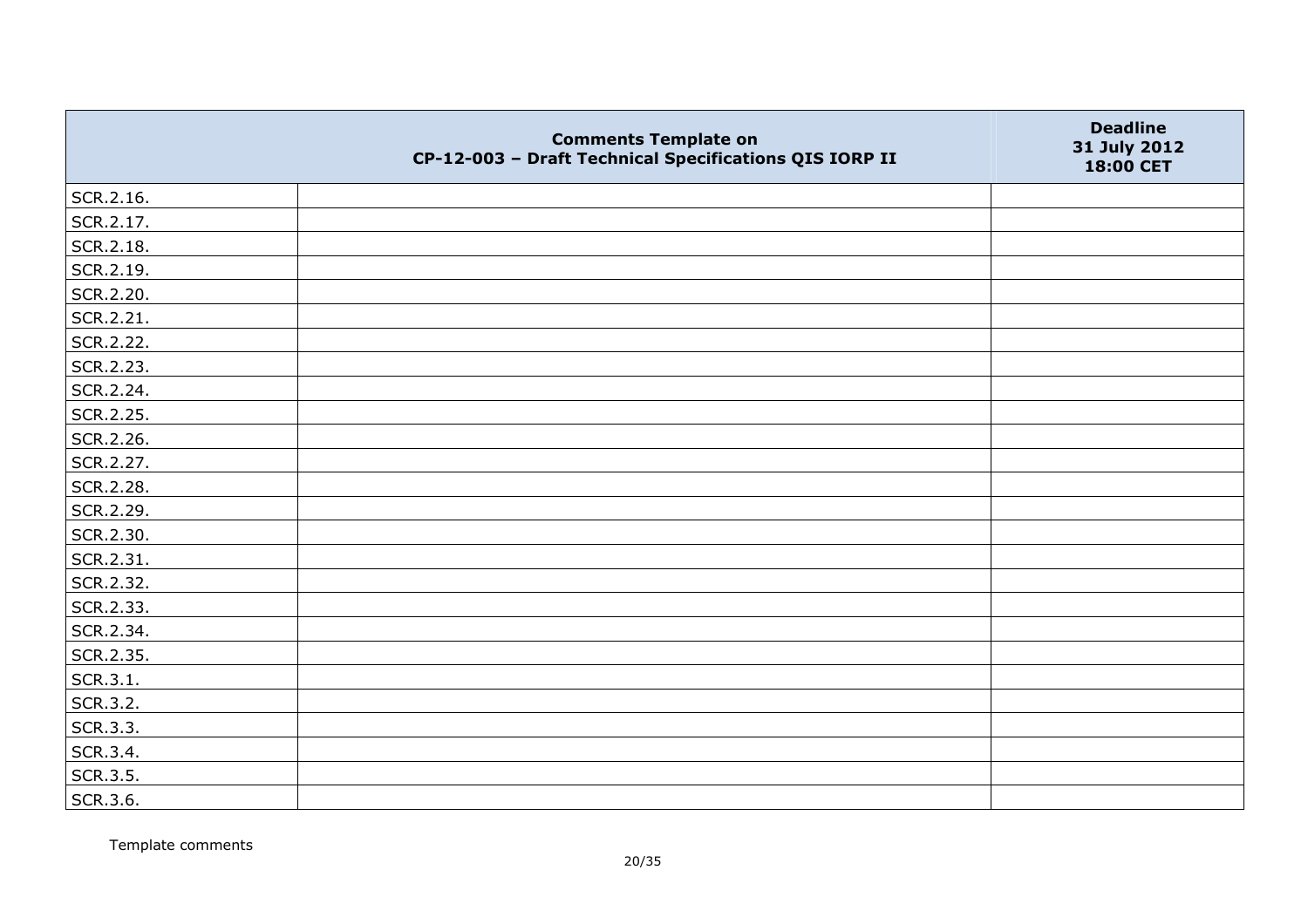|           | <b>Comments Template on</b><br>CP-12-003 - Draft Technical Specifications QIS IORP II | <b>Deadline</b><br>31 July 2012<br>18:00 CET |
|-----------|---------------------------------------------------------------------------------------|----------------------------------------------|
| SCR.4.1.  |                                                                                       |                                              |
| SCR.4.2.  |                                                                                       |                                              |
| SCR.4.3.  |                                                                                       |                                              |
| SCR.4.4.  |                                                                                       |                                              |
| SCR.5.1.  |                                                                                       |                                              |
| SCR.5.2.  |                                                                                       |                                              |
| SCR.5.3.  |                                                                                       |                                              |
| SCR.5.4.  |                                                                                       |                                              |
| SCR.5.5.  |                                                                                       |                                              |
| SCR.5.6.  |                                                                                       |                                              |
| SCR.5.7.  |                                                                                       |                                              |
| SCR.5.8.  |                                                                                       |                                              |
| SCR.5.9.  |                                                                                       |                                              |
| SCR.5.10. |                                                                                       |                                              |
| SCR.5.11. |                                                                                       |                                              |
| SCR.5.12. |                                                                                       |                                              |
| SCR.5.13. |                                                                                       |                                              |
| SCR.5.14. |                                                                                       |                                              |
| SCR.5.15. |                                                                                       |                                              |
| SCR.5.16. |                                                                                       |                                              |
| SCR.5.17. |                                                                                       |                                              |
| SCR.5.18. |                                                                                       |                                              |
| SCR.5.19. |                                                                                       |                                              |
| SCR.5.20. |                                                                                       |                                              |
| SCR.5.21. |                                                                                       |                                              |
| SCR.5.22. |                                                                                       |                                              |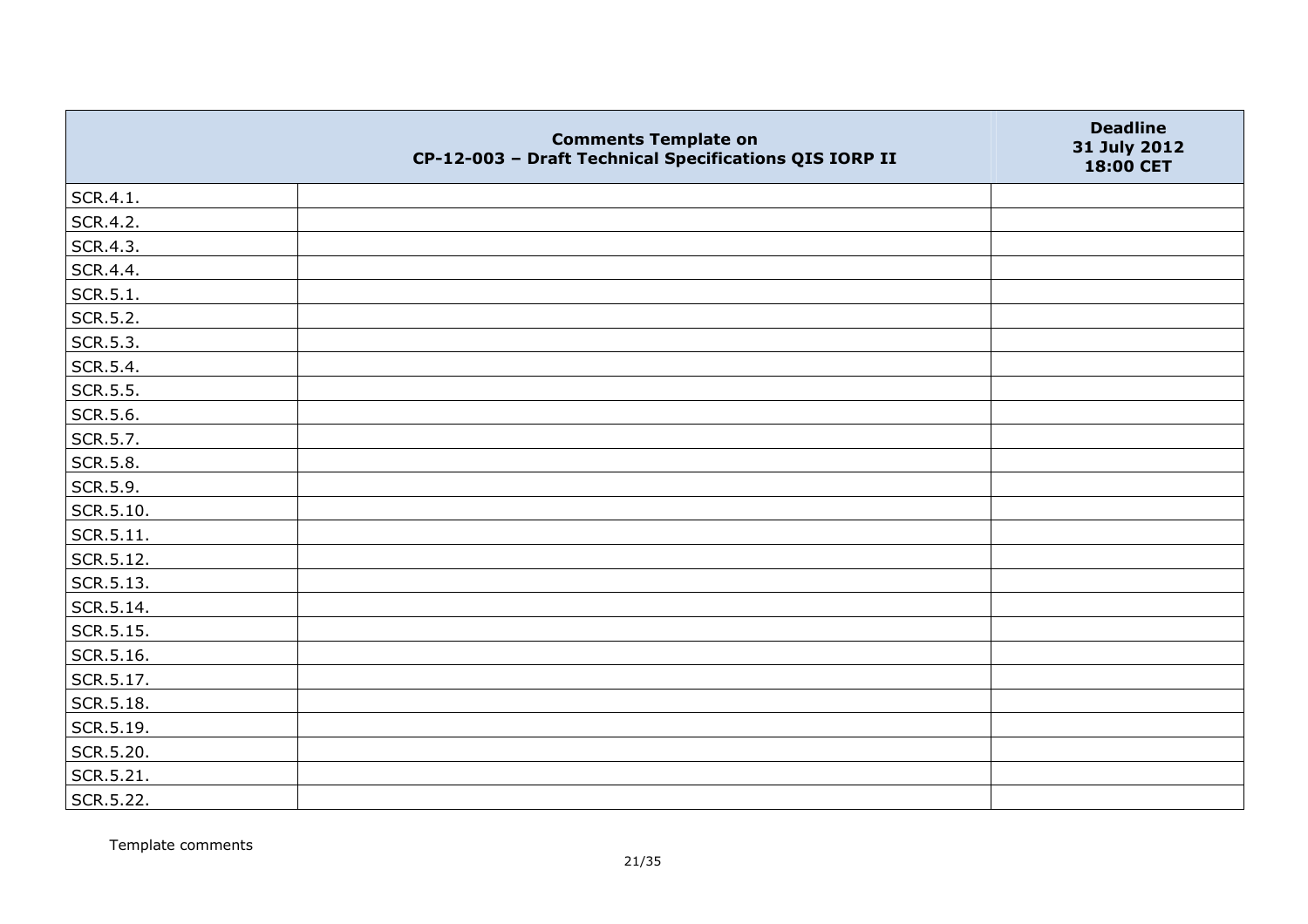|           | <b>Comments Template on</b><br>CP-12-003 - Draft Technical Specifications QIS IORP II | <b>Deadline</b><br>31 July 2012<br>18:00 CET |
|-----------|---------------------------------------------------------------------------------------|----------------------------------------------|
| SCR.5.23. |                                                                                       |                                              |
| SCR.5.24. |                                                                                       |                                              |
| SCR.5.25. |                                                                                       |                                              |
| SCR.5.26. |                                                                                       |                                              |
| SCR.5.27. |                                                                                       |                                              |
| SCR.5.28. |                                                                                       |                                              |
| SCR.5.29. |                                                                                       |                                              |
| SCR.5.30. |                                                                                       |                                              |
| SCR.5.31. |                                                                                       |                                              |
| SCR.5.32. |                                                                                       |                                              |
| SCR.5.33. |                                                                                       |                                              |
| SCR.5.34. |                                                                                       |                                              |
| SCR.5.35. |                                                                                       |                                              |
| SCR.5.36. |                                                                                       |                                              |
| SCR.5.37. |                                                                                       |                                              |
| SCR.5.38. |                                                                                       |                                              |
| SCR.5.39. |                                                                                       |                                              |
| SCR.5.40. |                                                                                       |                                              |
| SCR.5.41. |                                                                                       |                                              |
| SCR.5.42. |                                                                                       |                                              |
| SCR.5.43. |                                                                                       |                                              |
| SCR.5.44. |                                                                                       |                                              |
| SCR.5.45. |                                                                                       |                                              |
| SCR.5.46. |                                                                                       |                                              |
| SCR.5.47. |                                                                                       |                                              |
| SCR.5.48. |                                                                                       |                                              |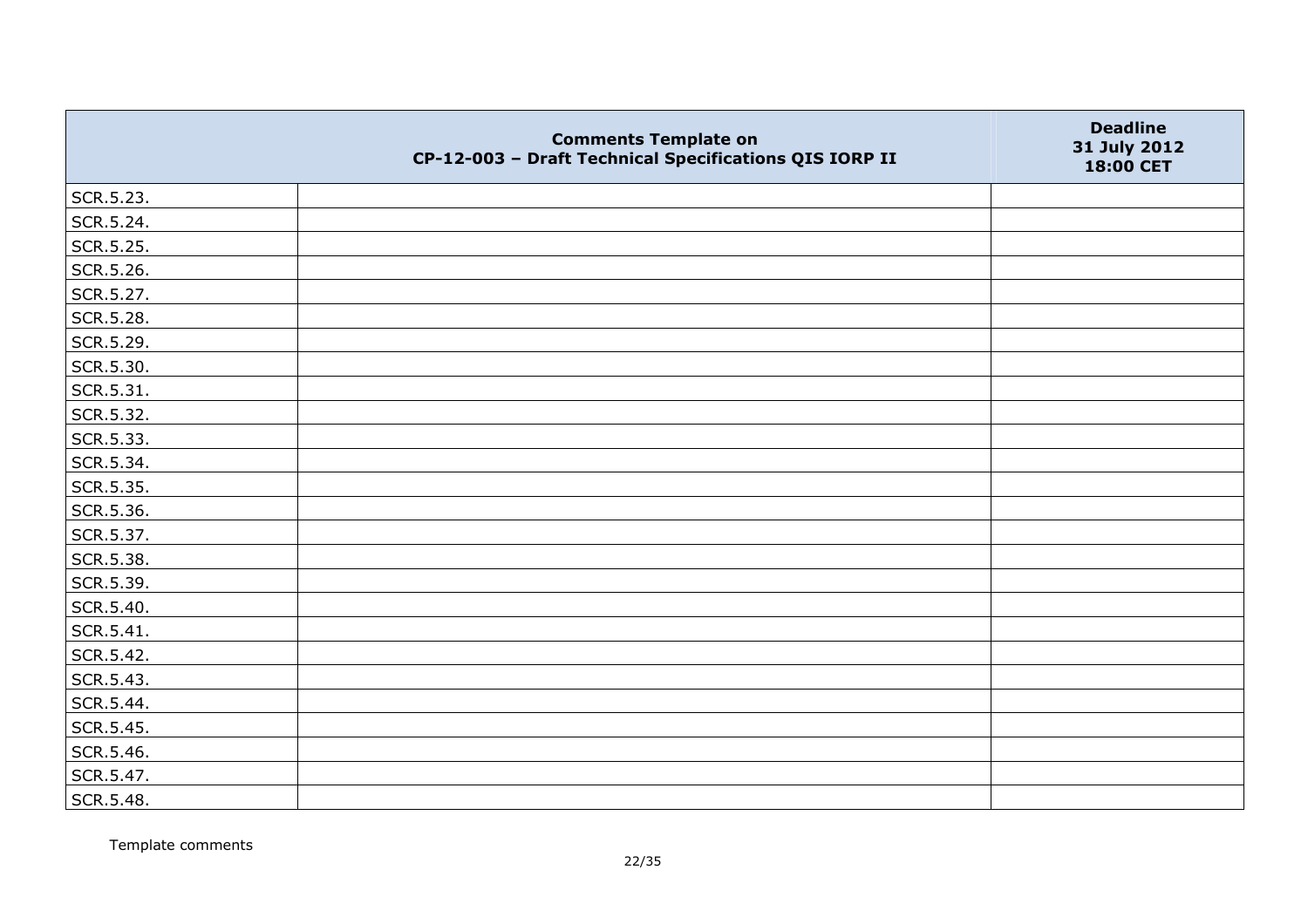|           | <b>Comments Template on</b><br>CP-12-003 - Draft Technical Specifications QIS IORP II | <b>Deadline</b><br>31 July 2012<br>18:00 CET |
|-----------|---------------------------------------------------------------------------------------|----------------------------------------------|
| SCR.5.49. |                                                                                       |                                              |
| SCR.5.50. |                                                                                       |                                              |
| SCR.5.51. |                                                                                       |                                              |
| SCR.5.52. |                                                                                       |                                              |
| SCR.5.53. |                                                                                       |                                              |
| SCR.5.54. |                                                                                       |                                              |
| SCR.5.55. |                                                                                       |                                              |
| SCR.5.56. |                                                                                       |                                              |
| SCR.5.57. |                                                                                       |                                              |
| SCR.5.58. |                                                                                       |                                              |
| SCR.5.59. |                                                                                       |                                              |
| SCR.5.60. |                                                                                       |                                              |
| SCR.5.61. |                                                                                       |                                              |
| SCR.5.62. |                                                                                       |                                              |
| SCR.5.63. |                                                                                       |                                              |
| SCR.5.64. |                                                                                       |                                              |
| SCR.5.65. |                                                                                       |                                              |
| SCR.5.66. |                                                                                       |                                              |
| SCR.5.67. |                                                                                       |                                              |
| SCR.5.68. |                                                                                       |                                              |
| SCR.5.69. |                                                                                       |                                              |
| SCR.5.70. |                                                                                       |                                              |
| SCR.5.71. |                                                                                       |                                              |
| SCR.5.72. |                                                                                       |                                              |
| SCR.5.73. |                                                                                       |                                              |
| SCR.5.74. |                                                                                       |                                              |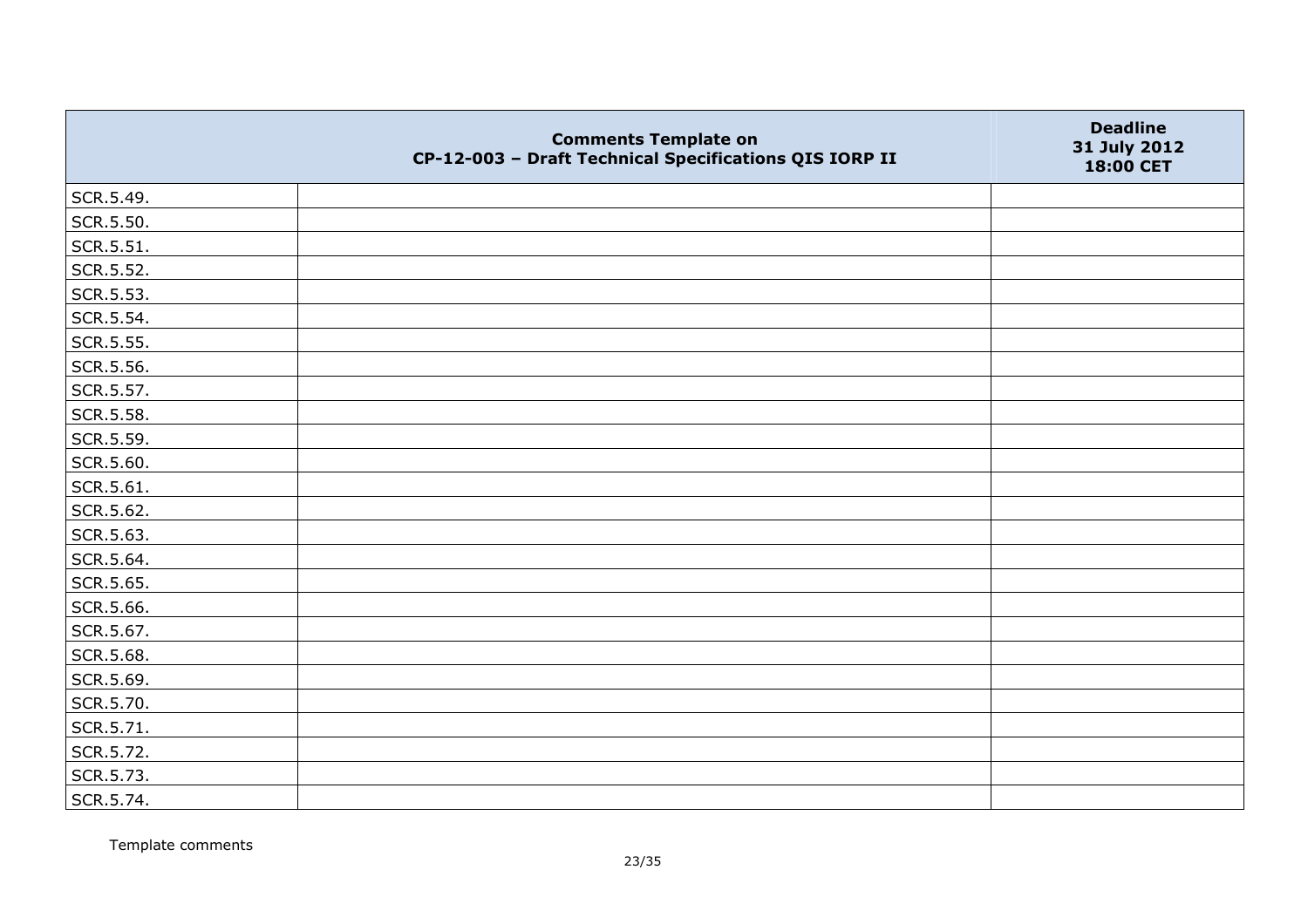|            | <b>Comments Template on</b><br>CP-12-003 - Draft Technical Specifications QIS IORP II | <b>Deadline</b><br>31 July 2012<br>18:00 CET |
|------------|---------------------------------------------------------------------------------------|----------------------------------------------|
| SCR.5.75.  |                                                                                       |                                              |
| SCR.5.76.  |                                                                                       |                                              |
| SCR.5.77.  |                                                                                       |                                              |
| SCR.5.78.  |                                                                                       |                                              |
| SCR.5.79.  |                                                                                       |                                              |
| SCR.5.80.  |                                                                                       |                                              |
| SCR.5.81.  |                                                                                       |                                              |
| SCR.5.82.  |                                                                                       |                                              |
| SCR.5.83.  |                                                                                       |                                              |
| SCR.5.84.  |                                                                                       |                                              |
| SCR.5.85.  |                                                                                       |                                              |
| SCR.5.86.  |                                                                                       |                                              |
| SCR.5.87.  |                                                                                       |                                              |
| SCR.5.88.  |                                                                                       |                                              |
| SCR.5.89.  |                                                                                       |                                              |
| SCR.5.90.  |                                                                                       |                                              |
| SCR.5.91.  |                                                                                       |                                              |
| SCR.5.92.  |                                                                                       |                                              |
| SCR.5.93.  |                                                                                       |                                              |
| SCR.5.94.  |                                                                                       |                                              |
| SCR.5.95.  |                                                                                       |                                              |
| SCR.5.96.  |                                                                                       |                                              |
| SCR.5.97.  |                                                                                       |                                              |
| SCR.5.98.  |                                                                                       |                                              |
| SCR.5.99.  |                                                                                       |                                              |
| SCR.5.100. |                                                                                       |                                              |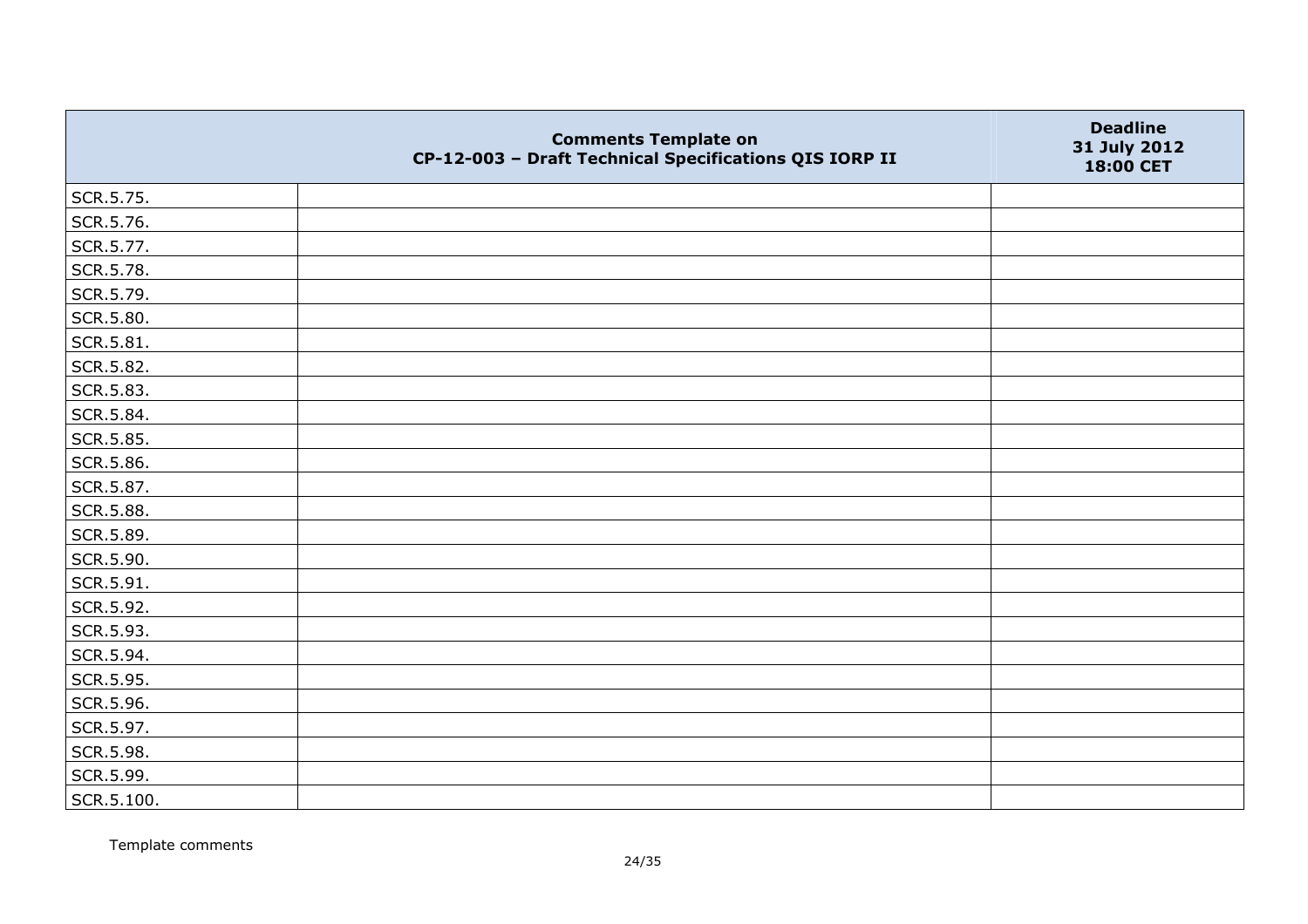|                | <b>Comments Template on</b><br>CP-12-003 - Draft Technical Specifications QIS IORP II | <b>Deadline</b><br>31 July 2012<br>18:00 CET |
|----------------|---------------------------------------------------------------------------------------|----------------------------------------------|
| SCR.5.101.     |                                                                                       |                                              |
| SCR.5.102.     |                                                                                       |                                              |
| SCR.5.103.     |                                                                                       |                                              |
| SCR.5.104.     |                                                                                       |                                              |
| SCR.5.105.     |                                                                                       |                                              |
| SCR.5.106.     |                                                                                       |                                              |
| SCR.5.107.     |                                                                                       |                                              |
| SCR.5.108.     |                                                                                       |                                              |
| SCR.5.109.     |                                                                                       |                                              |
| SCR.5.110.     |                                                                                       |                                              |
| $ $ SCR.5.111. |                                                                                       |                                              |
| SCR.5.112.     |                                                                                       |                                              |
| SCR.5.113.     |                                                                                       |                                              |
| SCR.5.114.     |                                                                                       |                                              |
| SCR.5.115.     |                                                                                       |                                              |
| SCR.5.116.     |                                                                                       |                                              |
| SCR.5.117.     |                                                                                       |                                              |
| SCR.5.118.     |                                                                                       |                                              |
| SCR.5.119.     |                                                                                       |                                              |
| SCR.5.120.     |                                                                                       |                                              |
| SCR.5.121.     |                                                                                       |                                              |
| SCR.5.122.     |                                                                                       |                                              |
| SCR.5.123.     |                                                                                       |                                              |
| SCR.5.124.     |                                                                                       |                                              |
| SCR.5.125.     |                                                                                       |                                              |
| SCR.5.126.     |                                                                                       |                                              |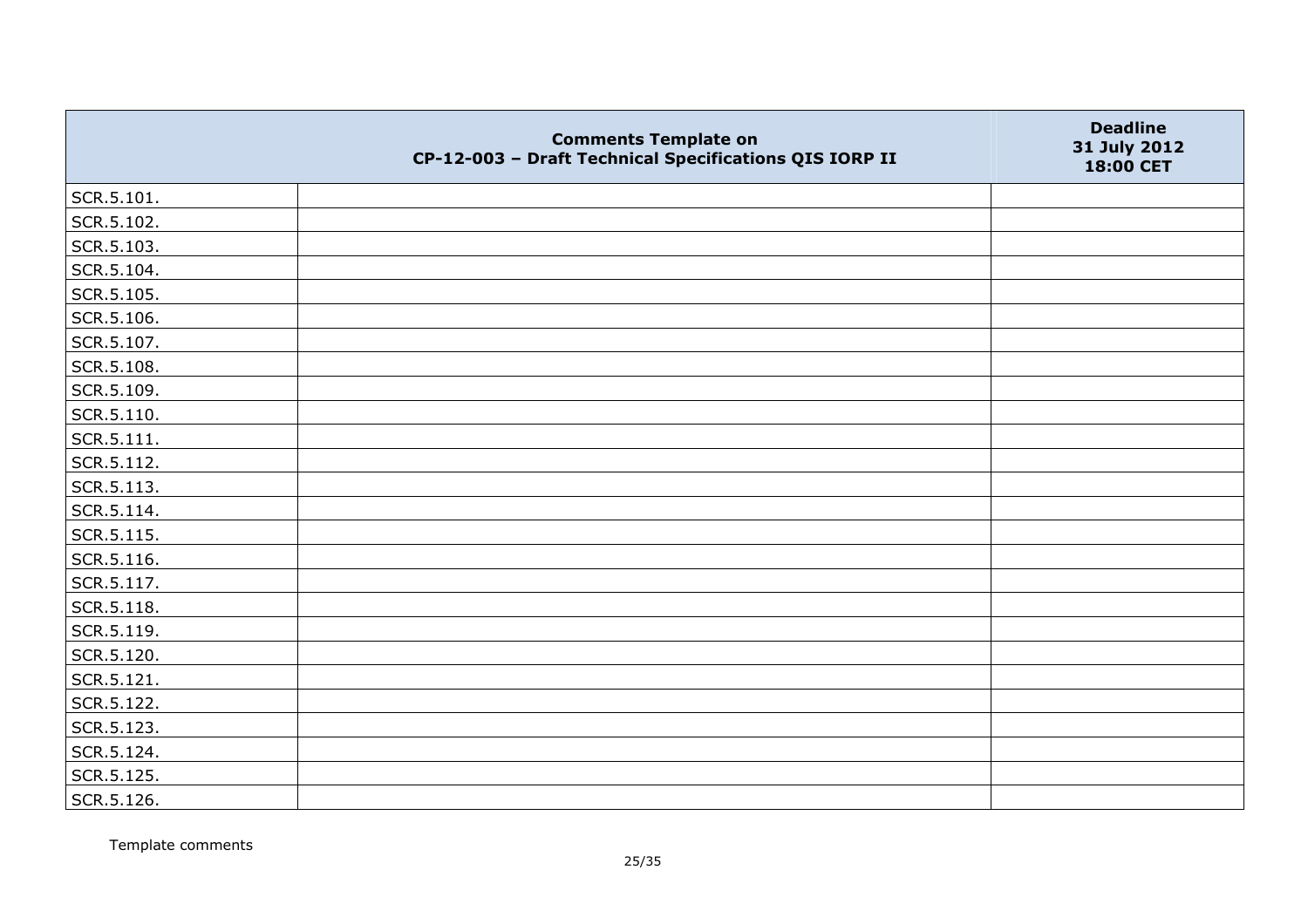|            | <b>Comments Template on</b><br>CP-12-003 - Draft Technical Specifications QIS IORP II | <b>Deadline</b><br>31 July 2012<br>18:00 CET |
|------------|---------------------------------------------------------------------------------------|----------------------------------------------|
| SCR.5.127. |                                                                                       |                                              |
| SCR.5.128. |                                                                                       |                                              |
| SCR.5.129. |                                                                                       |                                              |
| SCR.5.130. |                                                                                       |                                              |
| SCR.5.131. |                                                                                       |                                              |
| SCR.6.1.   |                                                                                       |                                              |
| SCR.6.2.   |                                                                                       |                                              |
| SCR.6.3.   |                                                                                       |                                              |
| SCR.6.4.   |                                                                                       |                                              |
| SCR.6.5.   |                                                                                       |                                              |
| SCR.6.6.   |                                                                                       |                                              |
| SCR.6.7.   |                                                                                       |                                              |
| SCR.6.8.   |                                                                                       |                                              |
| SCR.6.9.   |                                                                                       |                                              |
| SCR.6.10.  |                                                                                       |                                              |
| SCR.6.11.  |                                                                                       |                                              |
| SCR.6.12.  |                                                                                       |                                              |
| SCR.6.13.  |                                                                                       |                                              |
| SCR.6.14.  |                                                                                       |                                              |
| SCR.6.15.  |                                                                                       |                                              |
| SCR.6.16.  |                                                                                       |                                              |
| SCR.6.17.  |                                                                                       |                                              |
| SCR.6.18.  |                                                                                       |                                              |
| SCR.6.19.  |                                                                                       |                                              |
| SCR.6.20.  |                                                                                       |                                              |
| SCR.6.21.  |                                                                                       |                                              |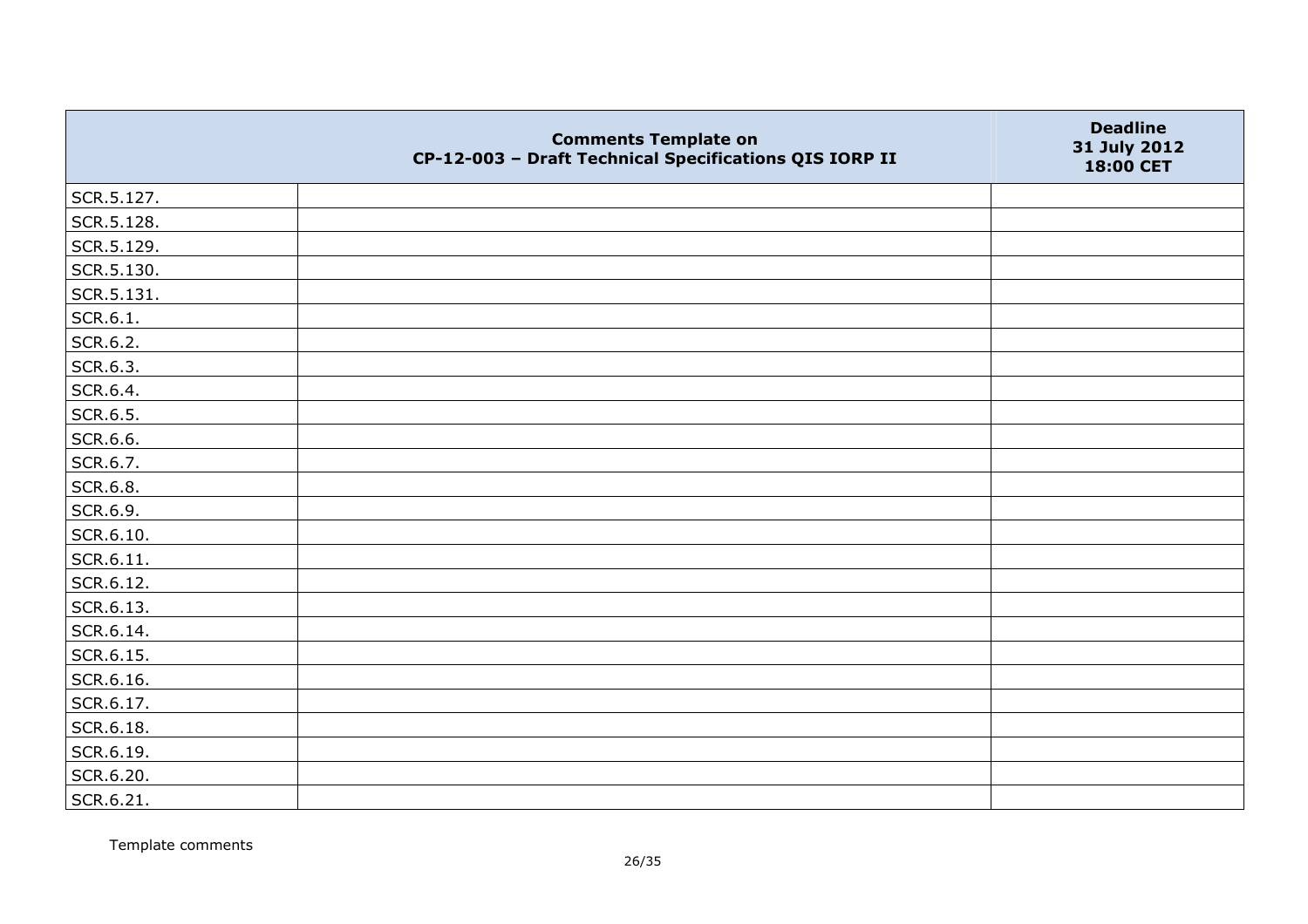|           | <b>Comments Template on</b><br>CP-12-003 - Draft Technical Specifications QIS IORP II | <b>Deadline</b><br>31 July 2012<br>18:00 CET |
|-----------|---------------------------------------------------------------------------------------|----------------------------------------------|
| SCR.6.22. |                                                                                       |                                              |
| SCR.6.23. |                                                                                       |                                              |
| SCR.6.24. |                                                                                       |                                              |
| SCR.6.25. |                                                                                       |                                              |
| SCR.6.26. |                                                                                       |                                              |
| SCR.6.27. |                                                                                       |                                              |
| SCR.6.28. |                                                                                       |                                              |
| SCR.6.29. |                                                                                       |                                              |
| SCR.6.30. |                                                                                       |                                              |
| SCR.6.31. |                                                                                       |                                              |
| SCR.6.32. |                                                                                       |                                              |
| SCR.7.1.  |                                                                                       |                                              |
| SCR.7.2.  |                                                                                       |                                              |
| SCR.7.3.  |                                                                                       |                                              |
| SCR.7.4.  |                                                                                       |                                              |
| SCR.7.5.  |                                                                                       |                                              |
| SCR.7.6.  |                                                                                       |                                              |
| SCR.7.7.  |                                                                                       |                                              |
| SCR.7.8.  |                                                                                       |                                              |
| SCR.7.9.  |                                                                                       |                                              |
| SCR.7.10. |                                                                                       |                                              |
| SCR.7.11. |                                                                                       |                                              |
| SCR.7.12. |                                                                                       |                                              |
| SCR.7.13. |                                                                                       |                                              |
| SCR.7.14. |                                                                                       |                                              |
| SCR.7.15. |                                                                                       |                                              |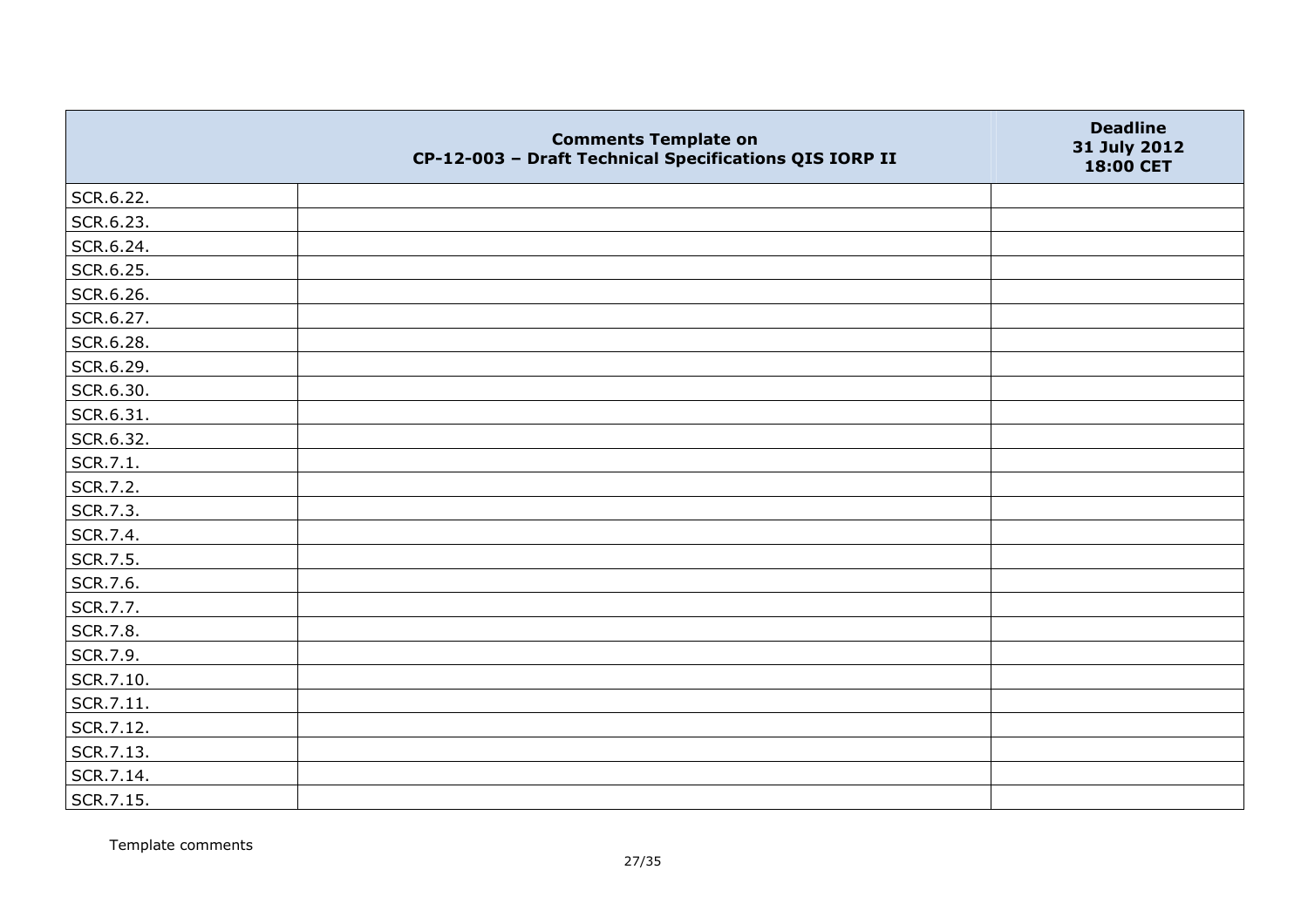|           | <b>Comments Template on</b><br>CP-12-003 - Draft Technical Specifications QIS IORP II | <b>Deadline</b><br>31 July 2012<br>18:00 CET |
|-----------|---------------------------------------------------------------------------------------|----------------------------------------------|
| SCR.7.16. |                                                                                       |                                              |
| SCR.7.17. |                                                                                       |                                              |
| SCR.7.18. |                                                                                       |                                              |
| SCR.7.19. |                                                                                       |                                              |
| SCR.7.20. |                                                                                       |                                              |
| SCR.7.21. |                                                                                       |                                              |
| SCR.7.22. |                                                                                       |                                              |
| SCR.7.23. |                                                                                       |                                              |
| SCR.7.24. |                                                                                       |                                              |
| SCR.7.25. |                                                                                       |                                              |
| SCR.7.26. |                                                                                       |                                              |
| SCR.7.27. |                                                                                       |                                              |
| SCR.7.28. |                                                                                       |                                              |
| SCR.7.29. |                                                                                       |                                              |
| SCR.7.30. |                                                                                       |                                              |
| SCR.7.31. |                                                                                       |                                              |
| SCR.7.32. |                                                                                       |                                              |
| SCR.7.33. |                                                                                       |                                              |
| SCR.7.34. |                                                                                       |                                              |
| SCR.7.35. |                                                                                       |                                              |
| SCR.7.36. |                                                                                       |                                              |
| SCR.7.37. |                                                                                       |                                              |
| SCR.7.38. |                                                                                       |                                              |
| SCR.7.39. |                                                                                       |                                              |
| SCR.7.40. |                                                                                       |                                              |
| SCR.7.41. |                                                                                       |                                              |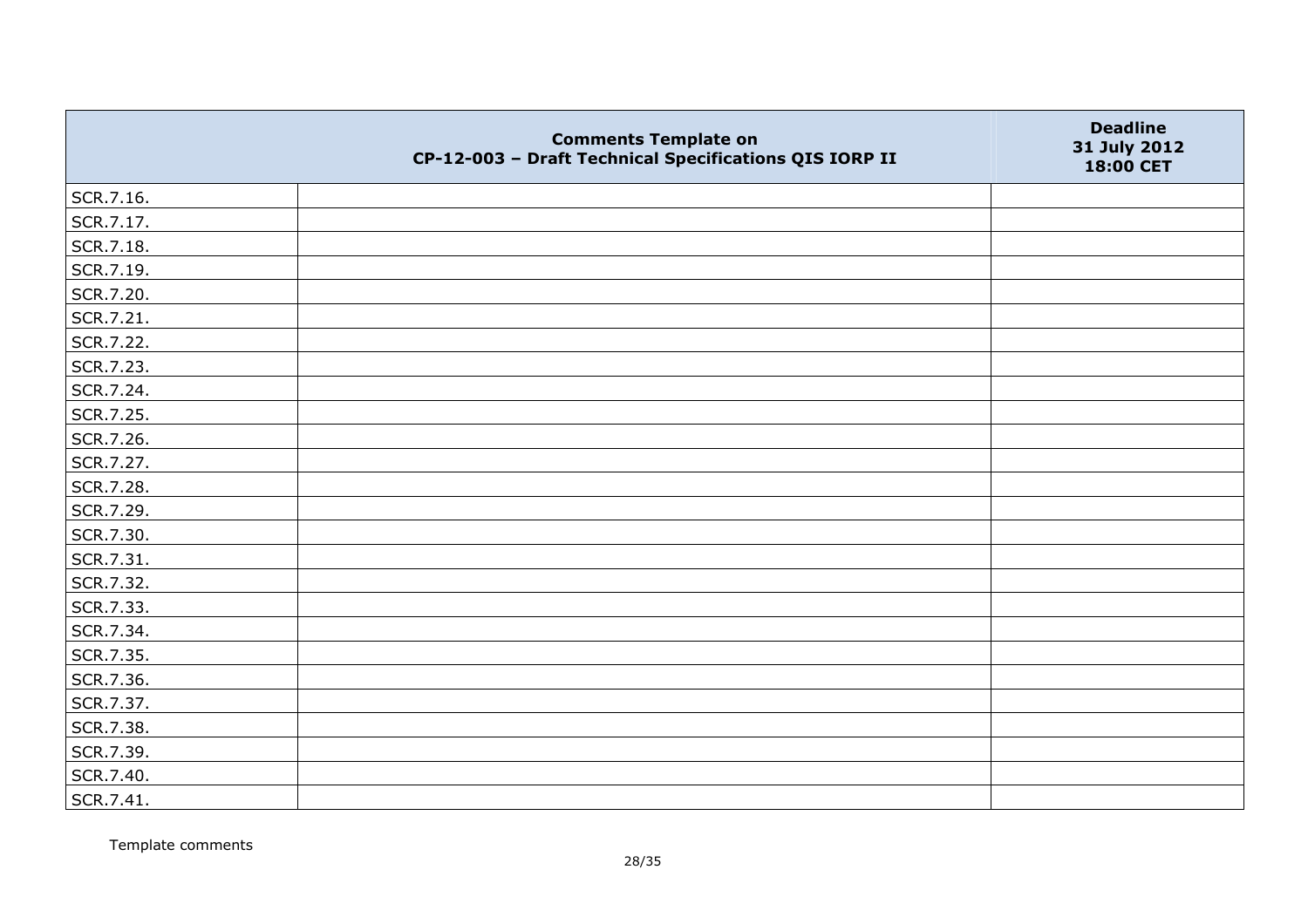|           | <b>Comments Template on</b><br>CP-12-003 - Draft Technical Specifications QIS IORP II | <b>Deadline</b><br>31 July 2012<br>18:00 CET |
|-----------|---------------------------------------------------------------------------------------|----------------------------------------------|
| SCR.7.42. |                                                                                       |                                              |
| SCR.7.43. |                                                                                       |                                              |
| SCR.7.44. |                                                                                       |                                              |
| SCR.7.45. |                                                                                       |                                              |
| SCR.7.46. |                                                                                       |                                              |
| SCR.7.47. |                                                                                       |                                              |
| SCR.7.48. |                                                                                       |                                              |
| SCR.7.49. |                                                                                       |                                              |
| SCR.7.50. |                                                                                       |                                              |
| SCR.7.51. |                                                                                       |                                              |
| SCR.7.52. |                                                                                       |                                              |
| SCR.7.53. |                                                                                       |                                              |
| SCR.7.54. |                                                                                       |                                              |
| SCR.7.55. |                                                                                       |                                              |
| SCR.7.56. |                                                                                       |                                              |
| SCR.7.57. |                                                                                       |                                              |
| SCR.7.58. |                                                                                       |                                              |
| SCR.7.59. |                                                                                       |                                              |
| SCR.7.60. |                                                                                       |                                              |
| SCR.7.61. |                                                                                       |                                              |
| SCR.7.62. |                                                                                       |                                              |
| SCR.7.63. |                                                                                       |                                              |
| SCR.7.64. |                                                                                       |                                              |
| SCR.7.65. |                                                                                       |                                              |
| SCR.7.66. |                                                                                       |                                              |
| SCR.7.67. |                                                                                       |                                              |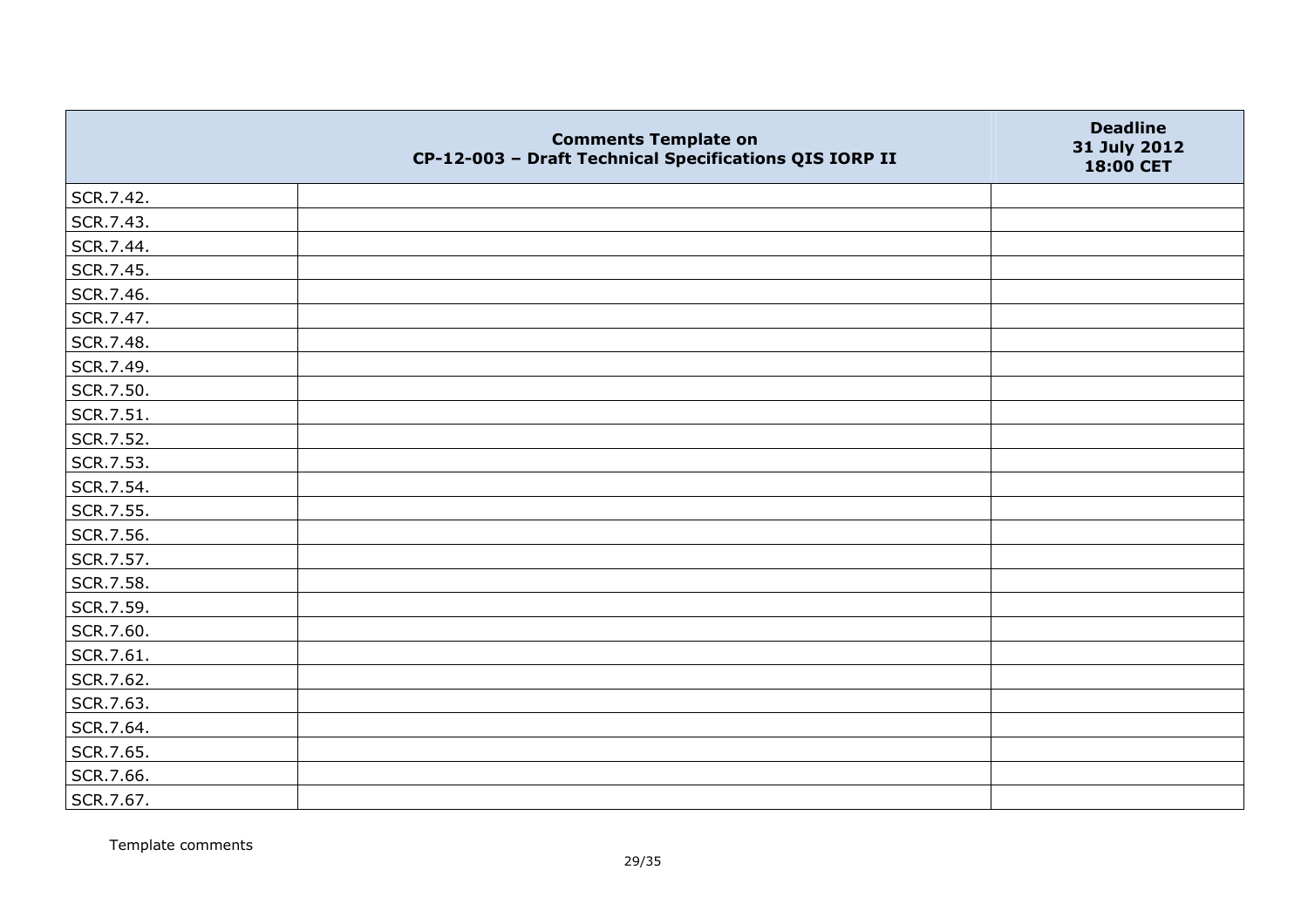|                 | <b>Comments Template on</b><br>CP-12-003 - Draft Technical Specifications QIS IORP II | <b>Deadline</b><br>31 July 2012<br>18:00 CET |
|-----------------|---------------------------------------------------------------------------------------|----------------------------------------------|
| SCR.7.68.       |                                                                                       |                                              |
| SCR.7.69.       |                                                                                       |                                              |
| SCR.7.70.       |                                                                                       |                                              |
| SCR.7.71.       |                                                                                       |                                              |
| SCR.7.72.       |                                                                                       |                                              |
| SCR.7.73.       |                                                                                       |                                              |
| SCR.7.74.       |                                                                                       |                                              |
| SCR.7.75.       |                                                                                       |                                              |
| SCR.7.76.       |                                                                                       |                                              |
| SCR.7.77.       |                                                                                       |                                              |
| SCR.7.78.       |                                                                                       |                                              |
| SCR.7.79.       |                                                                                       |                                              |
| SCR.7.80.       |                                                                                       |                                              |
| SCR.7.81.       |                                                                                       |                                              |
| SCR.7.82.       |                                                                                       |                                              |
| SCR.7.83.       |                                                                                       |                                              |
| SCR.7.84.       |                                                                                       |                                              |
| SCR.7.85.       |                                                                                       |                                              |
| SCR.7.86.       |                                                                                       |                                              |
| SCR.7.87.       |                                                                                       |                                              |
| SCR.8.1.        |                                                                                       |                                              |
| <b>SCR.8.2.</b> |                                                                                       |                                              |
| SCR.8.3.        |                                                                                       |                                              |
| SCR.8.4.        |                                                                                       |                                              |
| SCR.8.5.        |                                                                                       |                                              |
| SCR.8.6.        |                                                                                       |                                              |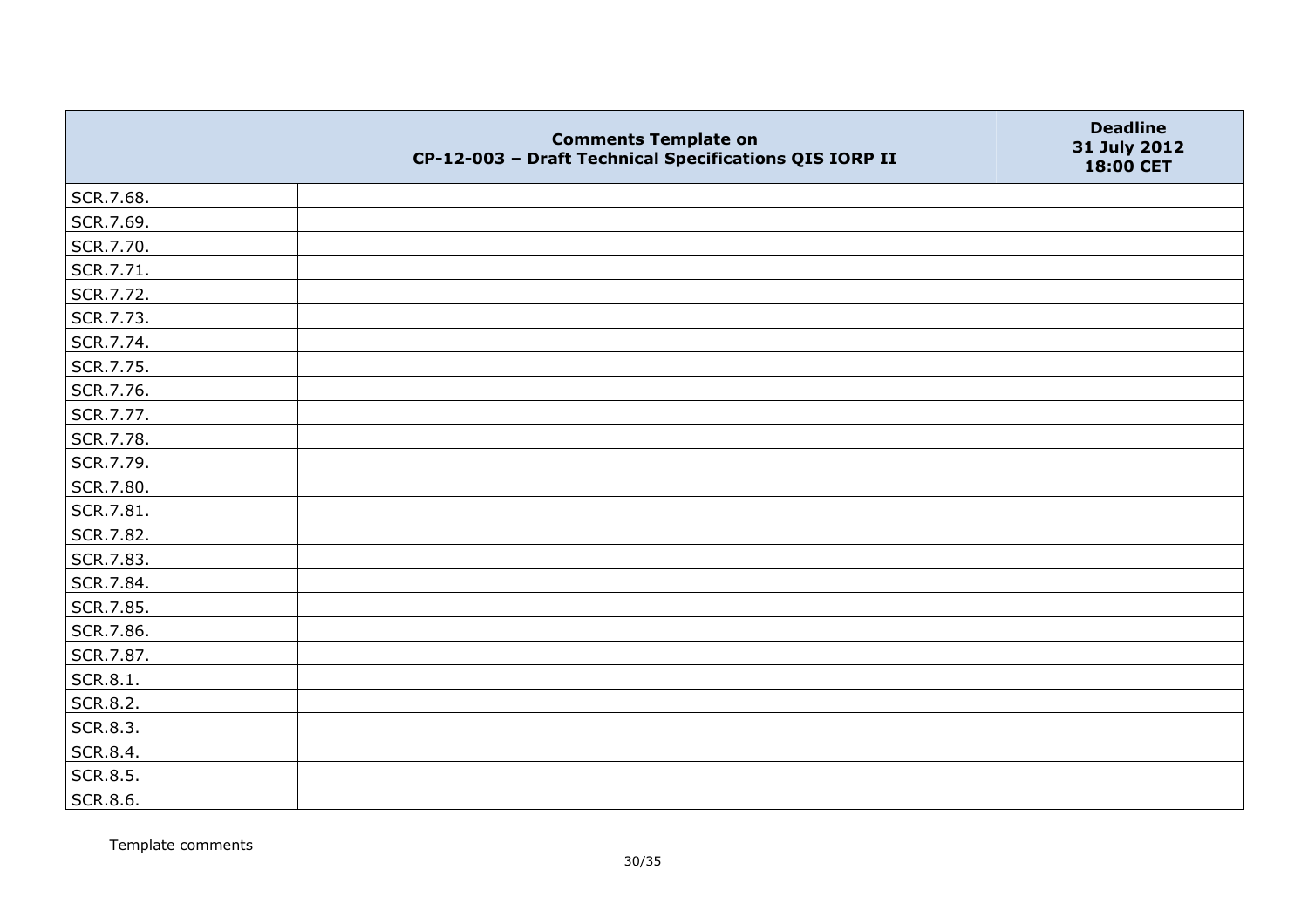|           | <b>Comments Template on</b><br>CP-12-003 - Draft Technical Specifications QIS IORP II | <b>Deadline</b><br>31 July 2012<br>18:00 CET |
|-----------|---------------------------------------------------------------------------------------|----------------------------------------------|
| SCR.8.7.  |                                                                                       |                                              |
| SCR.9.1.  |                                                                                       |                                              |
| SCR.9.2.  |                                                                                       |                                              |
| SCR.9.3.  |                                                                                       |                                              |
| SCR.9.4.  |                                                                                       |                                              |
| SCR.9.5.  |                                                                                       |                                              |
| SCR.9.6.  |                                                                                       |                                              |
| SCR.9.7.  |                                                                                       |                                              |
| SCR.9.8.  |                                                                                       |                                              |
| SCR.9.9.  |                                                                                       |                                              |
| SCR.9.10. |                                                                                       |                                              |
| SCR.9.11. |                                                                                       |                                              |
| SCR.9.12. |                                                                                       |                                              |
| SCR.9.13. |                                                                                       |                                              |
| SCR.9.14. |                                                                                       |                                              |
| SCR.9.15. |                                                                                       |                                              |
| SCR.9.16. |                                                                                       |                                              |
| SCR.9.17. |                                                                                       |                                              |
| SCR.9.18. |                                                                                       |                                              |
| SCR.9.19. |                                                                                       |                                              |
| SCR.9.20. |                                                                                       |                                              |
| SCR.9.21. |                                                                                       |                                              |
| SCR.9.22. |                                                                                       |                                              |
| SCR.9.23. |                                                                                       |                                              |
| SCR.9.24. |                                                                                       |                                              |
| SCR.9.25. |                                                                                       |                                              |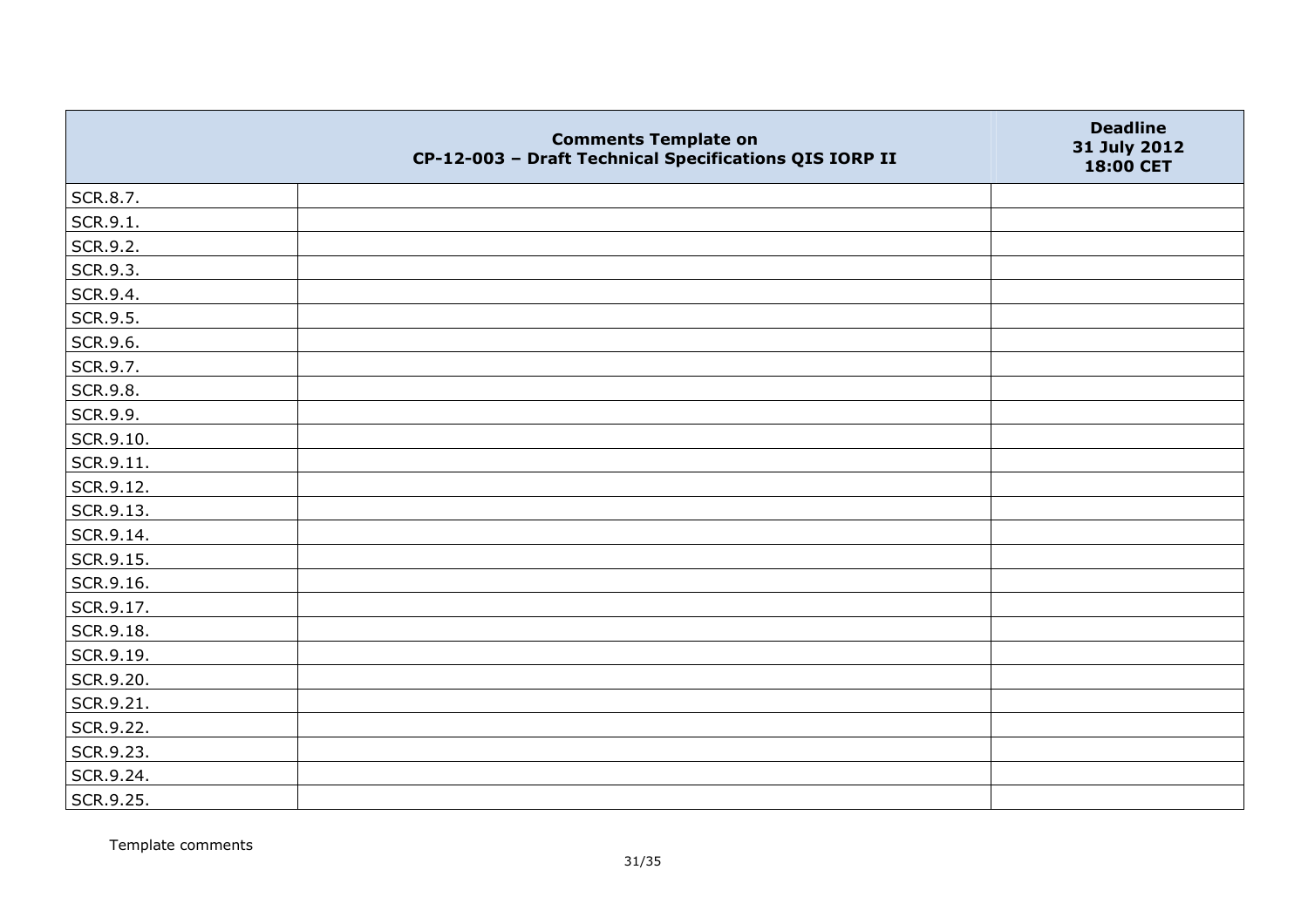|            | <b>Comments Template on</b><br>CP-12-003 - Draft Technical Specifications QIS IORP II | <b>Deadline</b><br>31 July 2012<br>18:00 CET |
|------------|---------------------------------------------------------------------------------------|----------------------------------------------|
| SCR.9.26.  |                                                                                       |                                              |
| SCR.9.27.  |                                                                                       |                                              |
| SCR.9.28.  |                                                                                       |                                              |
| SCR.9.29.  |                                                                                       |                                              |
| SCR.9.30.  |                                                                                       |                                              |
| SCR.9.31.  |                                                                                       |                                              |
| SCR.9.32.  |                                                                                       |                                              |
| SCR.9.33.  |                                                                                       |                                              |
| SCR.9.34.  |                                                                                       |                                              |
| SCR.10.1.  |                                                                                       |                                              |
| SCR.10.2.  |                                                                                       |                                              |
| SCR.10.3.  |                                                                                       |                                              |
| SCR.10.4.  |                                                                                       |                                              |
| SCR.10.5.  |                                                                                       |                                              |
| SCR.10.6.  |                                                                                       |                                              |
| SCR.10.7.  |                                                                                       |                                              |
| SCR.10.8.  |                                                                                       |                                              |
| SCR.10.9.  |                                                                                       |                                              |
| SCR.10.10. |                                                                                       |                                              |
| SCR.10.11. |                                                                                       |                                              |
| MCR.1.1.   |                                                                                       |                                              |
| MCR.2.1.   |                                                                                       |                                              |
| MCR.2.2.   |                                                                                       |                                              |
| MCR.2.3.   |                                                                                       |                                              |
| MCR.2.4.   |                                                                                       |                                              |
| MCR.2.5.   |                                                                                       |                                              |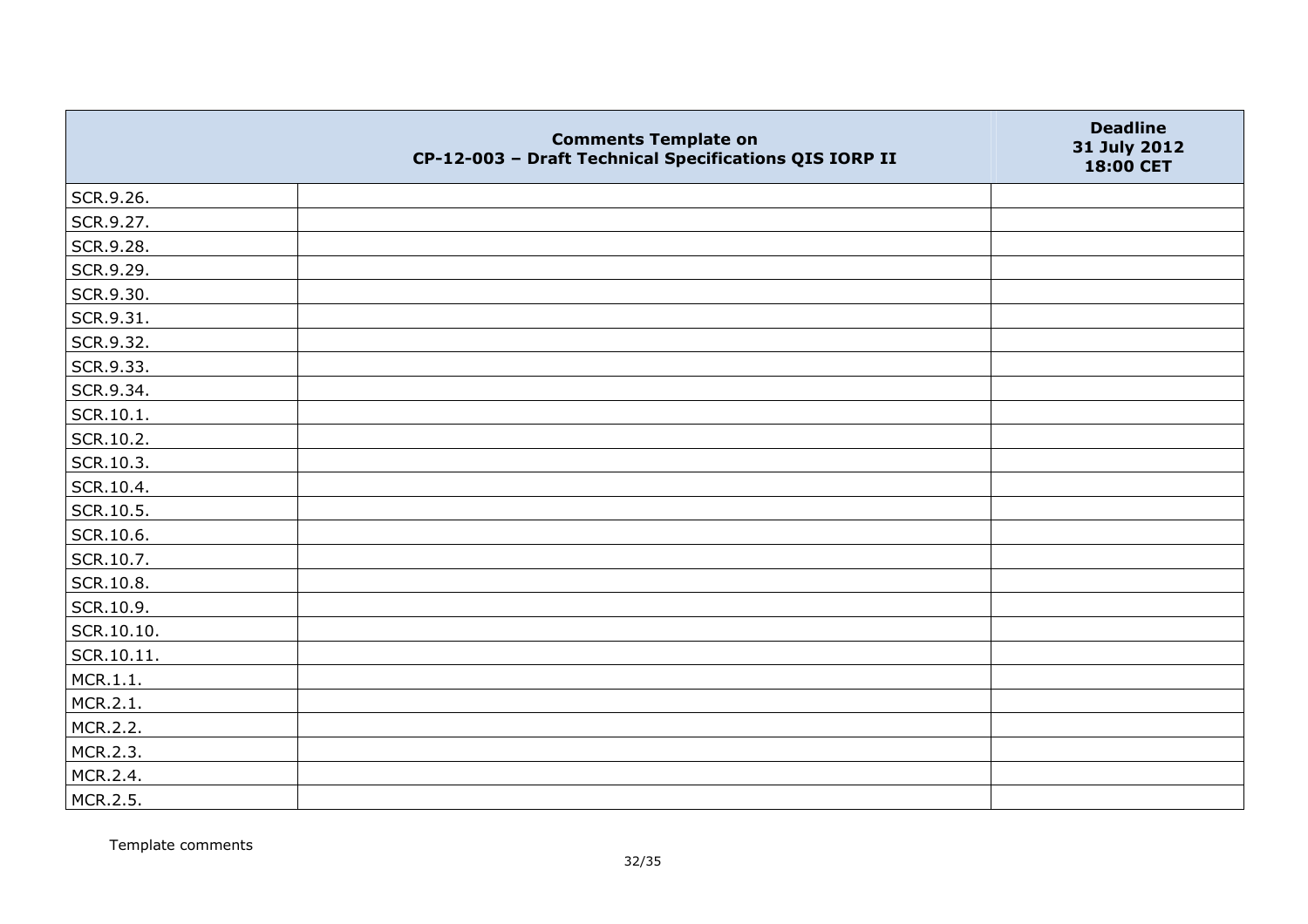|                 | <b>Comments Template on</b><br>CP-12-003 - Draft Technical Specifications QIS IORP II | <b>Deadline</b><br>31 July 2012<br>18:00 CET |
|-----------------|---------------------------------------------------------------------------------------|----------------------------------------------|
| MCR.2.6.        |                                                                                       |                                              |
| MCR.2.7.        |                                                                                       |                                              |
| MCR.2.8.        |                                                                                       |                                              |
| MCR.2.9.        |                                                                                       |                                              |
| PRO.1.1.        |                                                                                       |                                              |
| <b>PRO.2.1.</b> |                                                                                       |                                              |
| <b>PRO.2.2.</b> |                                                                                       |                                              |
| PRO.2.3.        |                                                                                       |                                              |
| PRO.2.4.        |                                                                                       |                                              |
| PRO.2.5.        |                                                                                       |                                              |
| <b>PRO.2.6.</b> |                                                                                       |                                              |
| PRO.3.1.        |                                                                                       |                                              |
| PRO.3.2.        |                                                                                       |                                              |
| PRO.3.3.        |                                                                                       |                                              |
| PRO.3.4.        |                                                                                       |                                              |
| PRO.3.5.        |                                                                                       |                                              |
| PRO.3.6.        |                                                                                       |                                              |
| PRO.3.7.        |                                                                                       |                                              |
| PRO.3.8.        |                                                                                       |                                              |
| PRO.3.9.        |                                                                                       |                                              |
| PRO.3.10.       |                                                                                       |                                              |
| PRO.3.11.       |                                                                                       |                                              |
| PRO.3.12.       |                                                                                       |                                              |
| PRO.3.13.       |                                                                                       |                                              |
| PRO.3.14.       |                                                                                       |                                              |
| PRO.3.15.       |                                                                                       |                                              |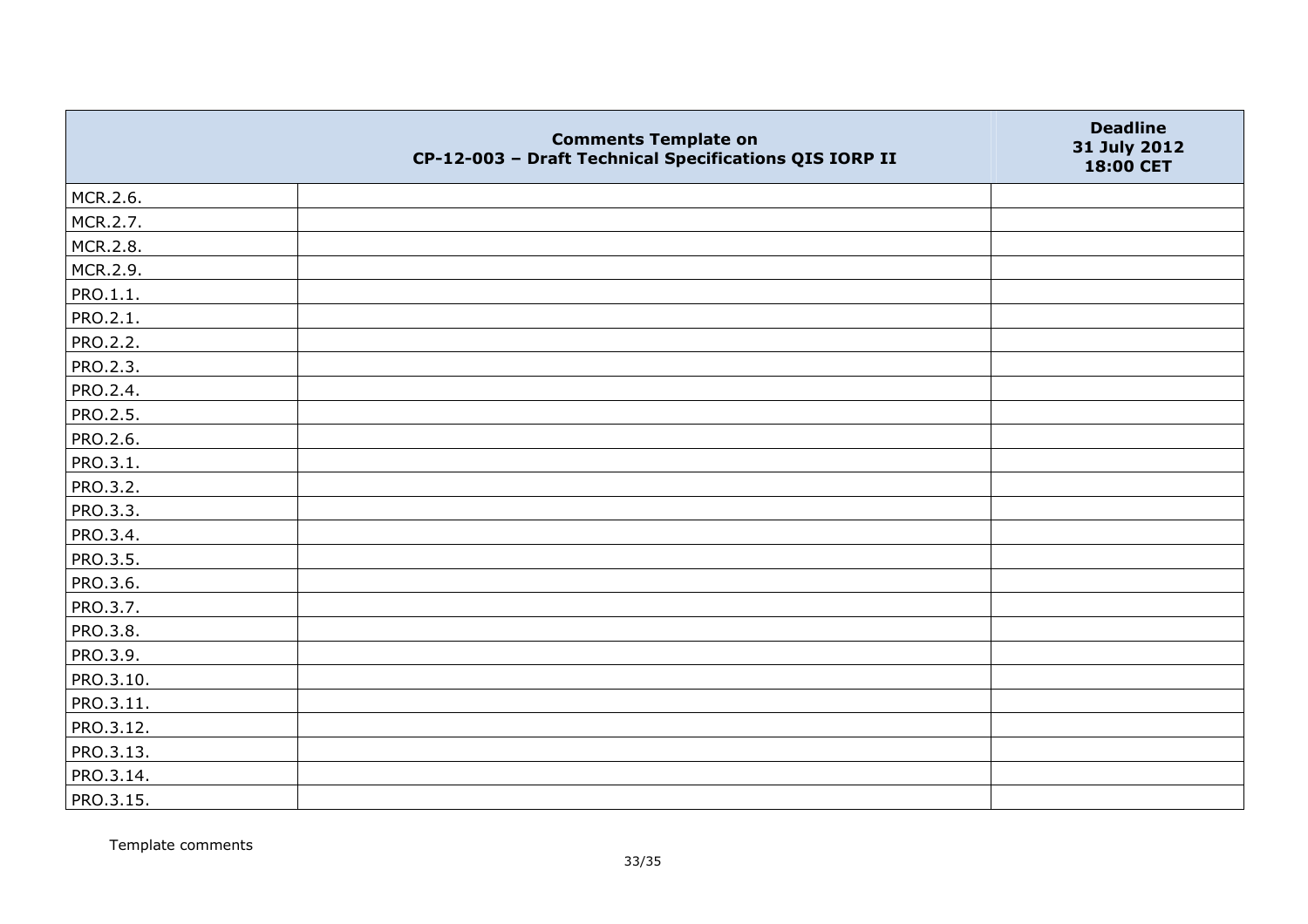|           | <b>Comments Template on</b><br>CP-12-003 - Draft Technical Specifications QIS IORP II | <b>Deadline</b><br>31 July 2012<br>18:00 CET |
|-----------|---------------------------------------------------------------------------------------|----------------------------------------------|
| PRO.3.16. |                                                                                       |                                              |
| PRO.3.17. |                                                                                       |                                              |
| PRO.3.18. |                                                                                       |                                              |
| PRO.3.19. |                                                                                       |                                              |
| PRO.3.20. |                                                                                       |                                              |
| PRO.3.21. |                                                                                       |                                              |
| PRO.3.22. |                                                                                       |                                              |
| PRO.3.23. |                                                                                       |                                              |
| PRO.3.24. |                                                                                       |                                              |
| PRO.3.25. |                                                                                       |                                              |
| PRO.3.26. |                                                                                       |                                              |
| PRO.3.27. |                                                                                       |                                              |
| PRO.3.28. |                                                                                       |                                              |
| PRO.4.1.  |                                                                                       |                                              |
| PRO.4.2.  |                                                                                       |                                              |
| PRO.4.3.  |                                                                                       |                                              |
| PRO.4.4.  |                                                                                       |                                              |
| PRO.4.5.  |                                                                                       |                                              |
| PRO.4.6.  |                                                                                       |                                              |
| PRO.4.7.  |                                                                                       |                                              |
| PRO.4.8.  |                                                                                       |                                              |
| PRO.4.9.  |                                                                                       |                                              |
| PRO.4.10. |                                                                                       |                                              |
| PRO.4.11. |                                                                                       |                                              |
| PRO.4.12. |                                                                                       |                                              |
| PRO.4.13. |                                                                                       |                                              |